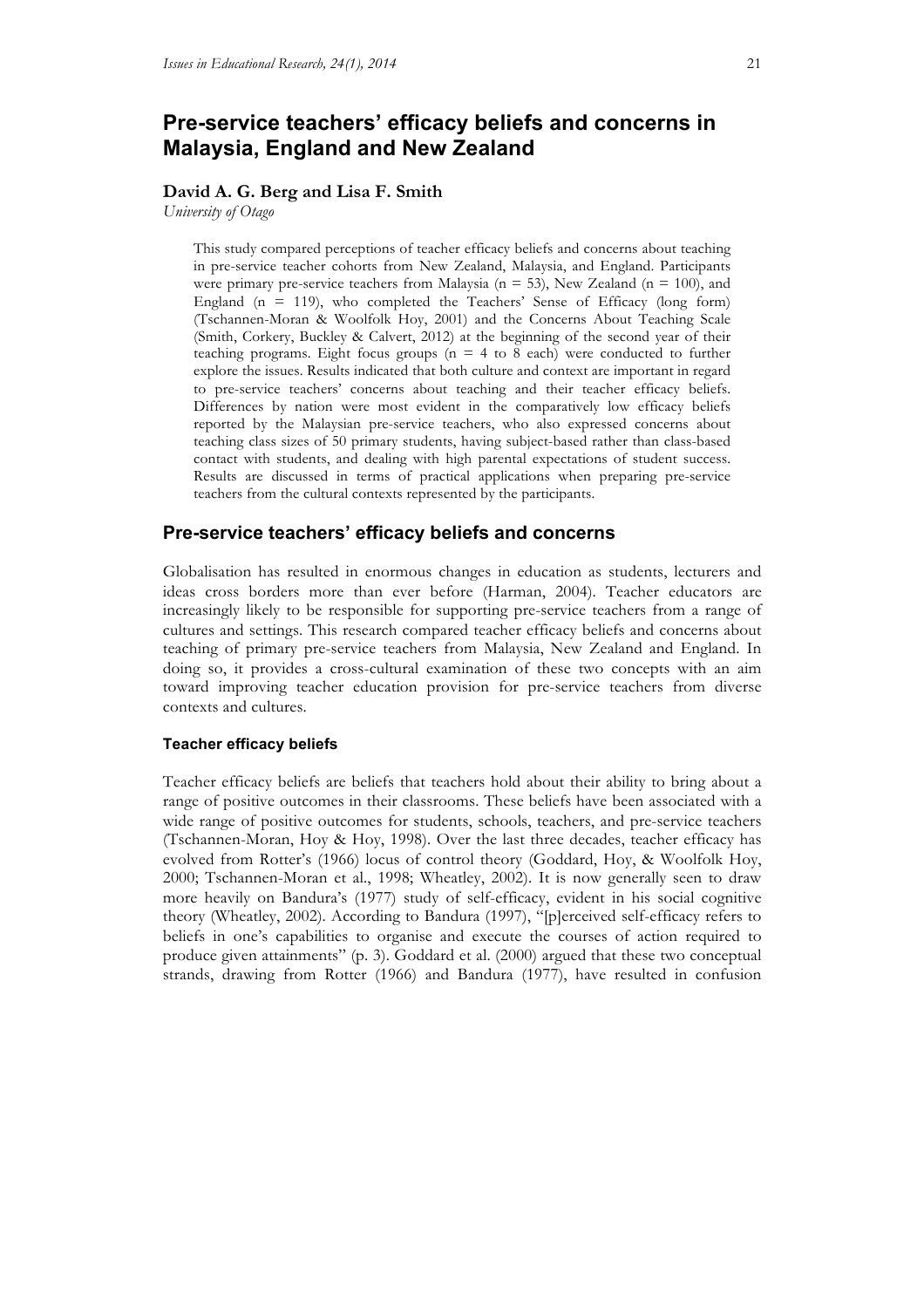surrounding the term 'teacher efficacy'. They pointed out that whereas some researchers have presumed Bandura's perceived self-efficacy corresponds largely to Rotter's internal locus of control, there are important differences. The former refers to belief about one's ability to bring about an outcome; the latter refers to beliefs about whether actions affect outcomes. Bandura (1997) has demonstrated empirically that there is at best a weak correlation between these two constructs. Furthermore, he argued that self-efficacy is a strong indicator of behaviour, whereas internal locus of control is not.

In response to this confusion Tschannen-Moran et al. (1998) developed a model of teacher efficacy that "reconciles the two competing conceptual strands found in the literature" (p. 202). They looked to Rotter's (1966) locus of control theory for context and task analysis. However, they assumed that the most significant influences on teacher efficacy beliefs are the attribution analysis and interpretation of Bandura's (1977, 1995) four sources of information about efficacy: mastery experience; physiological and emotional states; vicarious experience; and, social persuasion.

## **Concerns about teaching**

Teacher efficacy beliefs are related to a similar construct: teachers' concerns about teaching (Boz & Boz, 2010; Dunn, Airola, Lo & Garrison, 2013). Like teacher efficacy, teachers' concerns about teaching are seen as being central to pre-service teacher education. Dunn and Rakes (2010) suggested that those responsible for the preparation and education of pre-service teachers should explore teacher concerns, as this construct is important in the development of new teachers. This is not a new call. As early as 1969 Fuller developed a model of teachers' concerns based on the premise that, "[t]eaching with the tide is at least easier on both the instructor and the teacher in preparation than breasting the waves" (p. 223).

In a review from 1969 to 2005 of the literature on teaching concerns, Cherubini (2009) concluded that despite 30 years of educational reforms in the United Kingdom, the United States, Canada, and Australia, "[n]ew teachers experienced many of the same initial concerns that have been documented about beginning teachers for over 35 years" (p. 83). This range of concerns about teaching has included: self-survival, pupil learning, teacher impact, and school improvement (Fuller, 1969; Fuller & Brown, 1975; Guillaume & Rudney, 1993; Pigge & Marso, 1997; Reeves & Kazelskis, 1985). Baum and McMurray-Schwartz (2004) reported that pre-service teachers expressed concerns about the quality of teacher- family relationships and the role of parents in education, and meeting children's needs. Similarly, Veenman (1984) synthesised the findings of research exploring the transition into teaching, and identified pupil motivation, teacher-parent relationships, classroom management, classroom organisation, resource concerns, and discipline as being major concerns for beginning teachers. No research was found that examined whether similar concerns are evident cross-culturally.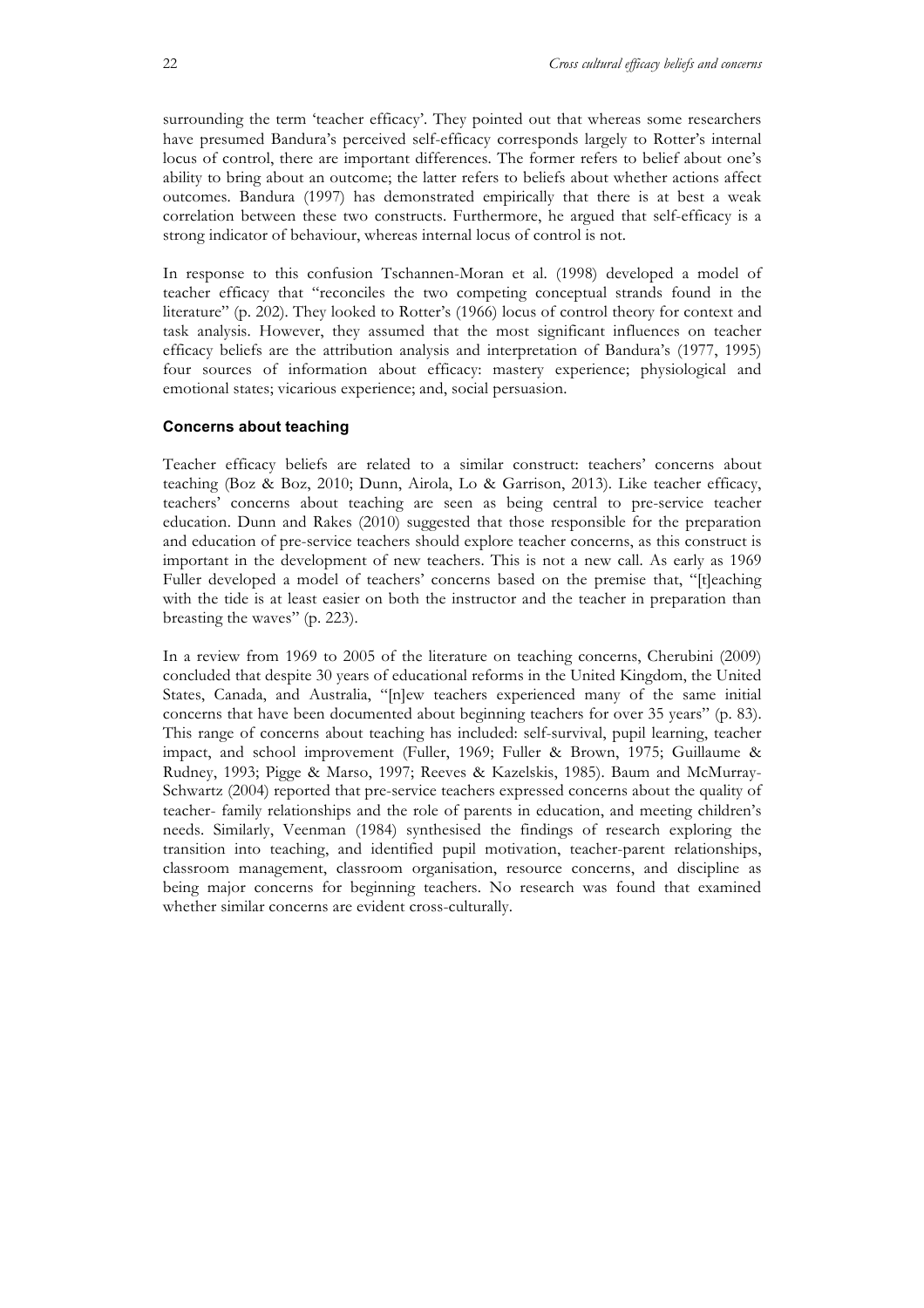#### **Cultural differences in teacher efficacy beliefs and concerns about teaching**

Teacher efficacy research was first conceptualised in the United States. At the time of Tschannen-Moran et al.'s (1998) review little research was evident from elsewhere. They and others (e.g., Ho & Hau, 2004) called for more research internationally. In a review of teacher efficacy research from 1998-2009, Klassen et al. (2009) found that researchers had heeded this call, with studies conducted in Asia, Europe, and Oceania. However, a mere six studies involving multiple countries were identified. The literature pertaining to teachers' concerns comprises a limited number of studies from non-Western contexts including Çakmak (2008) in Turkey and Liaw (2009) in Taiwan. There was a notable absence of multiple country comparative studies.

### **Conceptual framework**

As this review of the literature indicates, teacher efficacy beliefs and teacher concerns have considerable heuristic value. The conceptual framework for the current research is underpinned in particular by the model of teacher efficacy developed by Tschannen-Moran et al. (1998). This well established construct of teacher efficacy provides an extremely useful lens through which one can examine a pertinent issue for teacher educators: namely, how to recognise the potential impact of pre-service teachers' culture and context on their beliefs about themselves as emerging professionals and the nature of teaching.

More specifically this research sought to examine teacher efficacy and teacher concerns in three cohorts of pre-service teacher education students. Two of the countries (UK and New Zealand) bear similarities culturally, while the third (Malaysia) is very different (see Hofstede, 2001). Using the same set of instruments and procedures, this research allowed for the direct comparisons that are lacking in studies that are not cross-cultural in design.

# **Method**

#### **Participants**

A total of 272 teacher education students participated from three groups (referred to as 'cohorts'), from England, Malaysia, and New Zealand. Additionally, 43 of these students participated in focus groups. All participants were in their second year of primary preservice teacher education programs. The Malaysian participants ( $n = 53$ ) were aged from 20-22, with a median age of 21; there were 38 females and 15 males. New Zealand participants ( $n = 100$ ) were aged 19-54, with a median age of 19; there were 81 females and 19 males. UK participants ( $n = 119$ ) were aged 19-39, with a median age of 19; there were 110 females and 9 males. Each of the cohorts was somewhat ethnically diverse: the Malaysian cohort reported their ethnicity as Malaysian  $n = 36$ , Chinese  $n = 8$ , Indian  $n = 3$ , and belonging to various indigenous groups (e.g., Iban,  $n = 6$ ). The Malaysian participants were in a program for teaching English in primary schools and had strong English fluency. In the New Zealand cohort, five pre-service teachers reported their ethnicity as Maori and three pre-service teachers reported their ethnicity as Pacific Islander; the remainder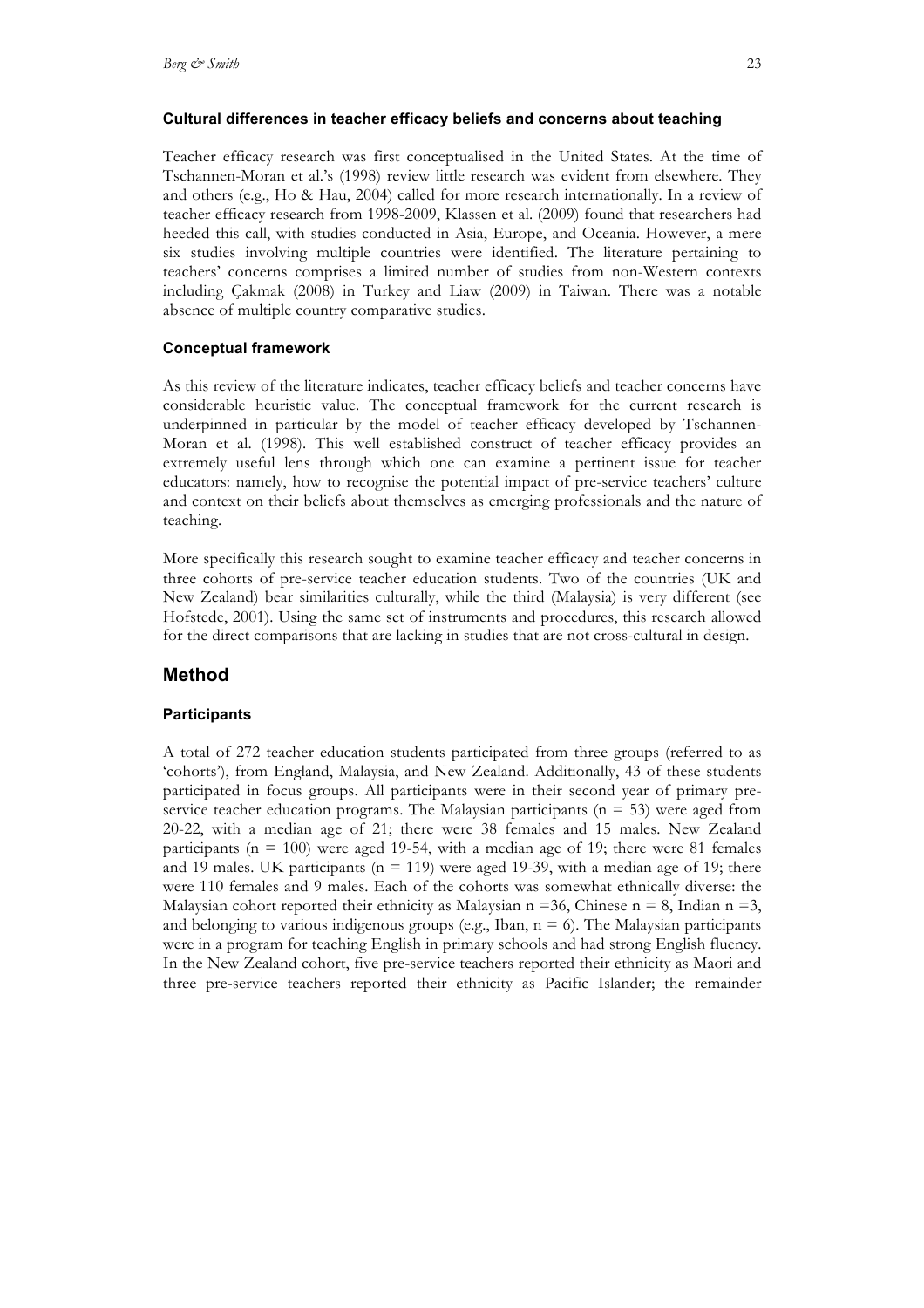reported their ethnicity as NZ/European (Caucasian). Of the English cohort, the majority recorded their ethnicity as White British/Irish, with one participant reporting to be Afro-Caribbean and one as Pakistani.

For the focus groups, the Malaysian participants ( $n = 16$ ) comprised 13 females and 3 males, reporting their ethnicity as Malay ( $n = 11$ ), Chinese ( $n = 2$ ), Indian ( $n = 1$ ), and Iban ( $n = 2$ ). The New Zealand participants ( $n = 19$ ) comprised 13 females and 6 males. One interviewee reported her ethnicity as Maori; one reported her ethnicity as Samoan. One male and one female pre-service teacher were over 40 years of age, with the remainder of the participants reporting their ages as 19-25 years old. The English participants ( $n = 8$ ), who participated in focus groups at their university in England. were comprised of six females and two males, six of whom were White British and two White Irish. Seven of participants were aged 19-25, and a eighth was 39. There were three groups each of Malaysian and New Zealand participants, and two groups of English participants. A third English focus group was cancelled due to the tragic death of a student on his way to university on the day of the interview. It should be noted that the Malaysian cohort participated in this research upon arrival in New Zealand for a study period of two years, before returning to Malaysia for the final year of their program.

## **Materials**

The materials for this study consisted of a brief demographic questionnaire, The Concerns about Teaching Scale (CAT; Smith, Klein & Mobley, 2007; Smith, Corkery, Buckley & Calvert, 2012), The Teachers' Sense of Efficacy Scale (long form) (TSES; Tschannen-Moran & Woolfolk Hoy, 2001), and semi-structured focus group protocols based on the responses to surveys with opportunity for participants to add relevant information.

## *The Concerns about Teaching Scale*

The Concerns about Teaching Scale (Smith et al., 2007; Smith et al., 2012) was selected as it has been used with success in conjunction with the TSES and focus groups in a New Zealand context. This instrument is unique among measures of teacher concerns in its break from Fuller's (1969) theoretical base, instead looking to the teacher efficacy literature for its conceptual underpinning. The CAT has 17 items assessed along a 6-point continuum (1-Strongly Disagree to 6-Strongly Agree).

Recent investigations using the CAT have resulted in factor structures that differed depending on how much practicum experience the respondents had (Smith et al., 2012). Data collected from New Zealand pre-service teachers prior to practicum experience yielded a one-factor solution, whereas after practicum experience, a three-factor structure was evident. These factors were labelled: classroom issues, personal issues of academic preparation and external support, and acceptance as a teacher/ professional. Similarly, Smith et al. (2007) found that data collected from pre-service teachers in the US prior to their first practicum yielded one factor; data collected after their practicum resulted in three clear factors identified as: personal issues, university/cooperating teacher support, and life balance/stress.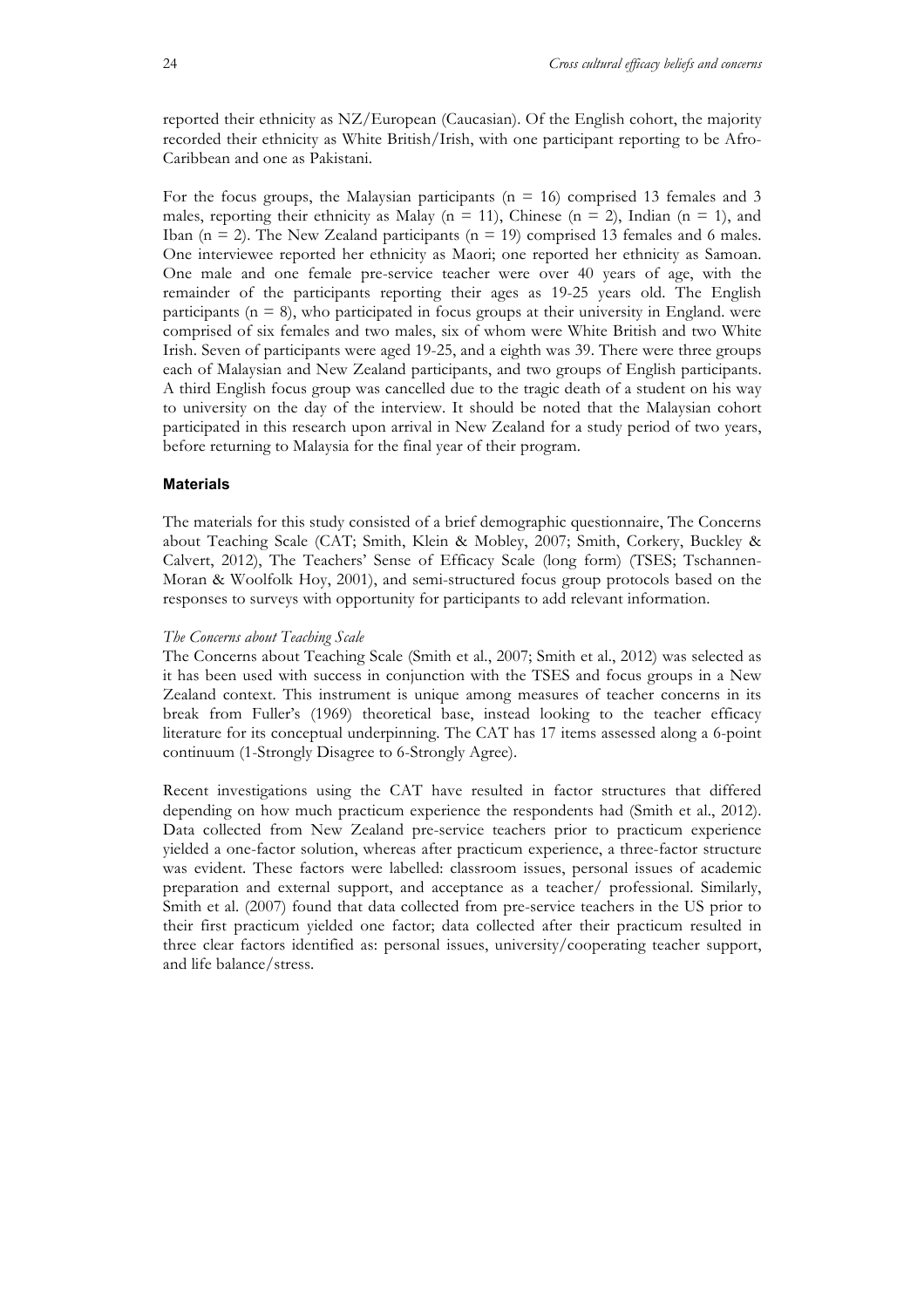## *The Teachers' Sense of Efficacy Scale (long form)*

The TSES is a widely accepted measure of teacher efficacy (see Klassen et al., 2009; Knobloch & Whittington, 2002; Cheung, 2008). The TSES uses 24 items assessed along a 9-point continuum (1-Nothing to 9-A Great Deal) to measure three dimensions: efficacy for student engagement, efficacy for instructional strategies, and classroom management. Reliabilities for the full scale range from .92 to .95, and for the subscales from .84 to .87 (Tschannen-Moran & Woolfolk Hoy, 2007), Tsigilis, Koustelious, and Grammatikopoulous (2010) argued that as these pertain to samples from the United States further testing outside of the United States is necessary.

## **Procedure**

Ethics approval and Maori consultation in accordance with university requirements were obtained. Volunteers were invited to participate by faculty at their tertiary institutions. They completed consent documents, the CAT, and the TSES during the first weeks of the second year of their degree programs. The focus groups followed the quantitative data collection, lasting approximately 50 minutes each. Some focus group participants were given lunch (subject to time of interview) but no other compensation was made. The number of participants in each focus group was held to a minimum of four to ensure that they were, "small enough for everyone to have opportunity to share opinions and yet large enough to provide diversity of perceptions" (Krueger, 1988, p. 27). The interviews were recorded and then transcribed. All questionnaires and interviews were conducted in English.

## **Data analysis**

The data were analysed using *SPSS Version 20* computer software and thematic data analysis. The qualitative data were transcribed and responses were coded by hand, and analysed thematically to determine distinct and recurring ideas via an emergent design with a general inductive approach (Thomas, 2006). Consistent with Strauss and Corbin's (1998) grounded theory approach, detailed, iterative readings were conducted, with constant comparisons made to responses. Interrater reliability was examined via comparison of the coding between the researchers.

# **Results**

## **Factor analysis of the TSES and the CAT**

Factor analyses of the TSES were conducted for each of the cohorts of pre-service teachers to investigate how context or culture might affect the factorial structure of teacher efficacy beliefs in each setting. An examination of the correlations among the variables for each of the measures indicated a moderate to strong set of intercorrelations, which suggested that factor analyses were justified. This was also in keeping with previous research on these measures as described above. Principal Components Analysis was used, with a direct oblimin rotation and using the criterion of Eigen values  $> 1.0$ . The Kaiser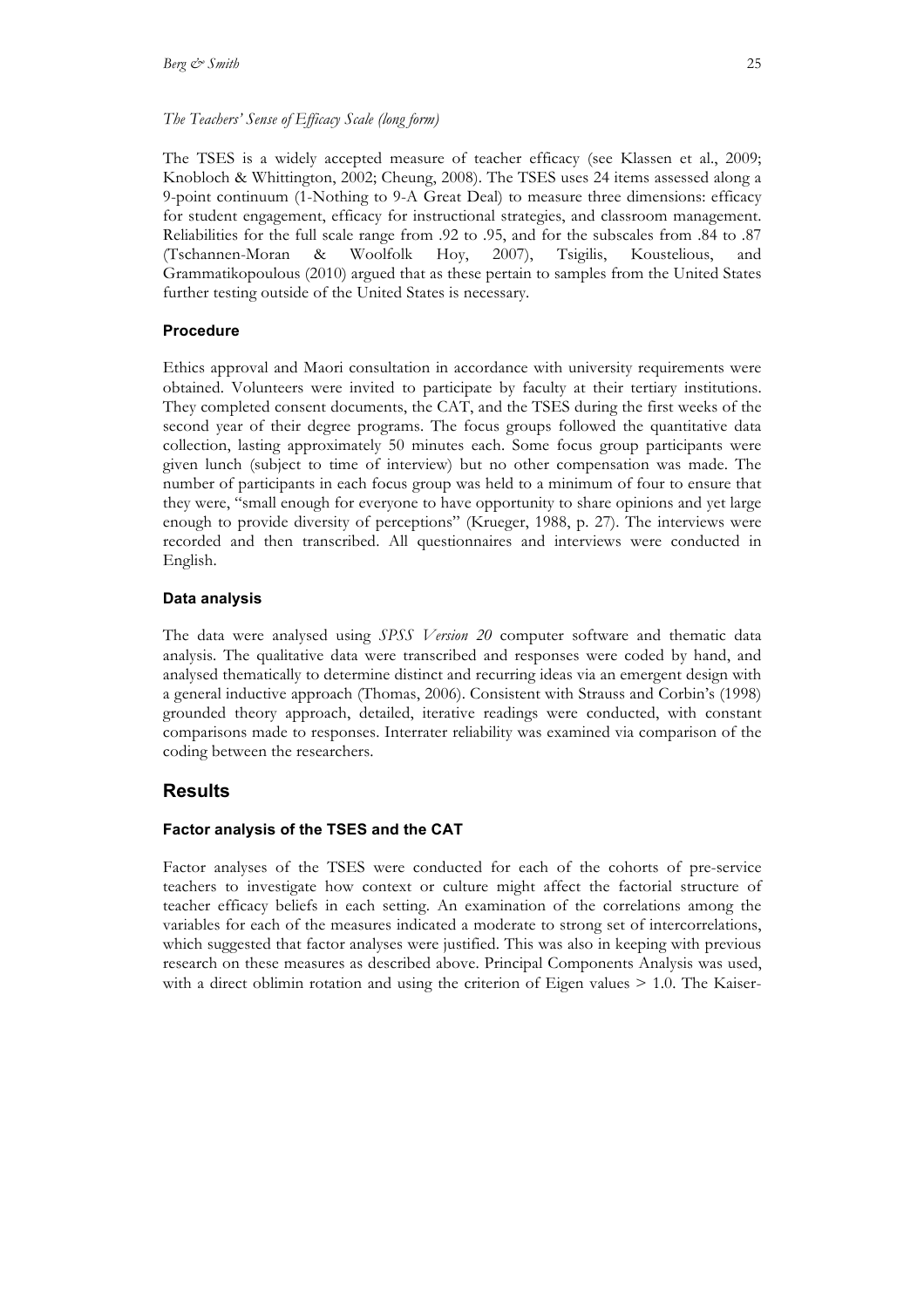Meyer-Olkin Measure of Sampling Adequacy (0.82, NZ; 0.85, UK; 0.77, Malaysia) and the Bartlett's Test of Sphericity ( $p < .001$  for all samples) were acceptable.

The eigenvalues from these analyses are presented in Table 1. For each of the samples the first eigenvalue is substantially higher than any of the remaining eigenvalues, suggesting a one-factor solution. This stands in contrast to the three-factor solution reported by Tschannen-Moran and Woolfolk Hoy (2001). A three-factor solution was theoretically problematic here, as items reflecting classroom management, student engagement, and instructional strategies were assigned to the same factor. Thus, following Fives and Buehl (2010), the one-factor solution was viewed as a better representation of the teacher efficacy beliefs of these pre-service teachers. Using coefficient alpha, the reliabilities for the full-scale TSES for the New Zealand, English, and Malaysian cohorts, respectively, were .95, .87, and .96.

| Factor | New Zealand | England | Malaysia |
|--------|-------------|---------|----------|
| 1      | 11.25       | 11.85   | 12.14    |
| 2      | 1.41        | 1.83    | 1.59     |
| 3      | 1.29        | 1.32    | 1.40     |
| 4      | 1.17        | 1.09    | 1.23     |
| 5      | .98         | .86     | 1.08     |
| 6      | .93         | .84     | .83      |
| 7      | .77         | .74     | .74      |
| 8      | .74         | .69     | .66      |
| 9      | .66         | .55     | .60      |
| 10     | .55         | .50     | .54      |

Table 1: Factor analysis of TSES – Eigenvalues (first 10) by cohort

Factor analyses of the CAT also were computed for each of the cohorts. The factor analysis results for the CAT were more complicated than for the TSES. To begin, the number of factors to retain for analysis differed by cohort. The eigenvalues for the factor analyses for the cohorts are presented in Table 2. Based on the eigenvalues and using the scree breaks for the cohorts, a two-factor solution for the New Zealand cohort, a fourfactor solution for the English cohort, and a five-factor solution for the Malaysian cohort were considered. However, after examining the results across solutions and samples, two factors in common across the three cohorts were identified, and then uniqueness in how the factors loaded were explored.

Complete factor loadings are shown in Appendices A and B.

The first factor focused on issues related to anticipating being successful in taking over a classroom during student teaching; the second factor related to receiving support from families, friends, supervising and classroom teachers. Five items from the scale loaded on each of the two factors for each of the three cohorts. Using coefficient alpha, the reliabilities for the first factor for the New Zealand, English, and Malaysian cohorts were,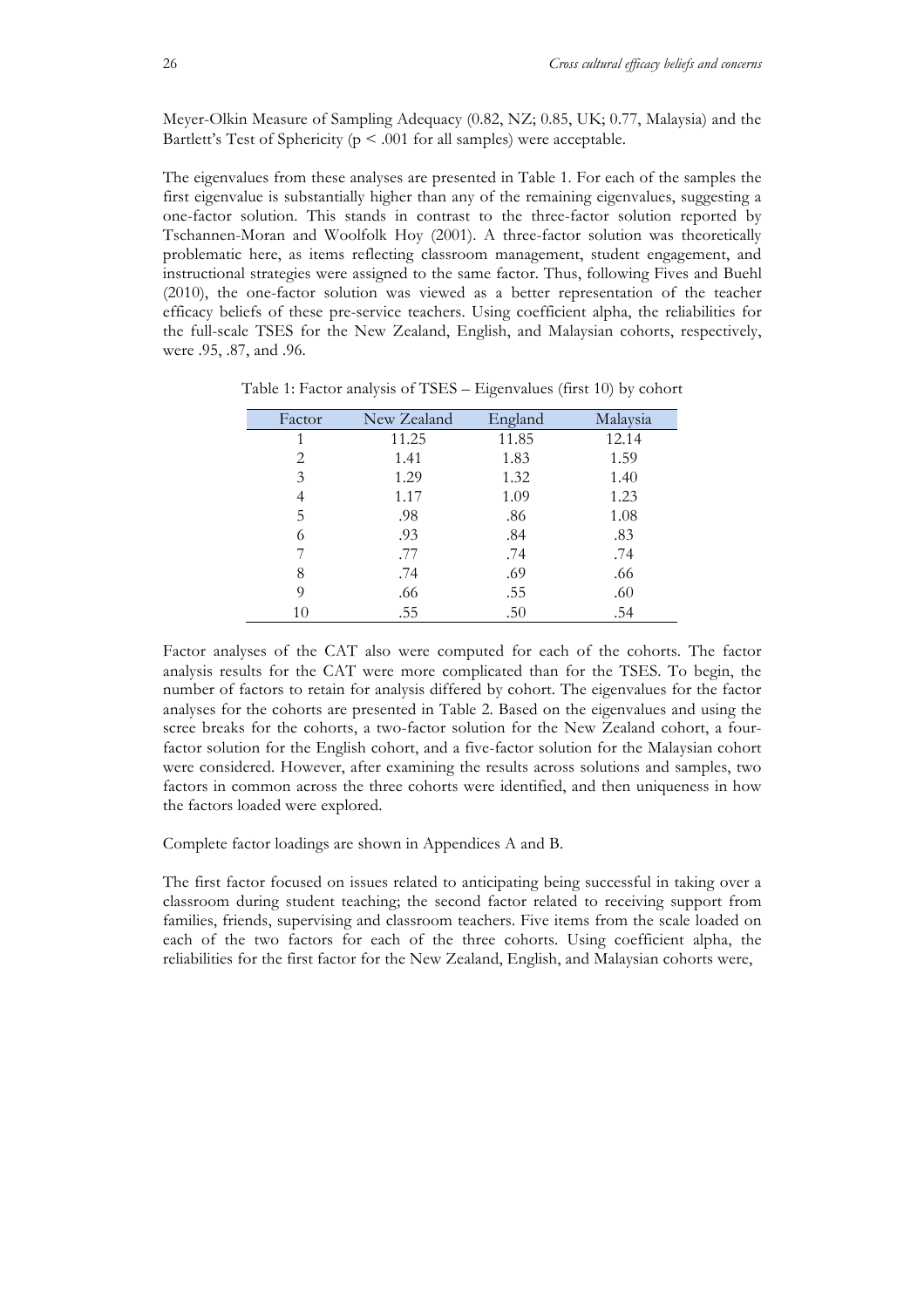| Factor | New Zealand | England | Malaysia |
|--------|-------------|---------|----------|
|        | 6.26        | 6.00    | 6.47     |
| 2      | 1.89        | 2.19    | 2.12     |
| 3      | 1.19        | 1.37    | 1.35     |
| 4      | 1.05        | 1.31    | 1.17     |
| 5      | .97         | .86     | 1.15     |
| 6      | .92         | .75     | .89      |
|        | .82         | .67     | .71      |
| 8      | .67         | .56     | .65      |
| 0      | .59         | .55     | .51      |
| 10     | .49         | .51     | .44      |

Table 2: Factor analysis of CAT – Eigenvalues (first 10) by cohort

respectively, .83, .81, and .77. For the second factor, they were .74, .73, and .86. These two factors, which were labelled anticipation and support, can essentially be found in the work of Smith et al. (2012). The items that loaded on the anticipation factor were: I am academically prepared to teach my subject; I am emotionally prepared to be a teacher; I am confident my literacy skills are sufficient for planning lessons and preparing teaching materials; I will be able to balance my personal and professional demands; and, I will be effective at classroom management. The items that loaded on the support factor were: I will receive support from my associate teacher while I am on practicum; My lecturers will be supportive; My family will be supportive of my becoming a teacher; My friends will be supportive of my becoming a teacher; and, I will fit in with the other teachers in the classroom environment.

The results that did not come out consistently across the cohorts related to being accepted by students, fitting in with other teachers, and having values matching those of state schools. Two items (Academically prepared and Literacy skills are sufficient) formed a strong factor that pertained only to the Malaysian students. Given that the Malaysian students were preparing to teach in a language other than their first language, perhaps to students who spoke a completely different language from their own, this concern is not surprising. In the focus groups, the Malaysian students also expressed a stronger concern for being well prepared academically than did either of the other two groups.

## **Analysis of variance of the TSES and the CAT**

As TSES produced a single factor score, a univariate analysis of variance (ANOVA) was used examine cohort differences on that measure. The ANOVA yielded a significant difference among the three groups, F  $(2, 251) = 5.534$ , p = .004, partial eta squared = .042. A further examination of the mean differences using the LSD post hoc procedure at alpha = .05 showed that the average for the Malaysian cohort ( $M = 143.41$ ,  $SD = 25.96$ ) was significantly lower than the averages of either the New Zealand ( $M = 156.23$ , SD = 22.63) or the English ( $M = 156.80$ ,  $SD = 26.90$ ) cohorts. Generally speaking, the Malaysian students were much less confident about their potential success as teachers, at roughly .50 standard deviations lower in mean score than the other cohorts.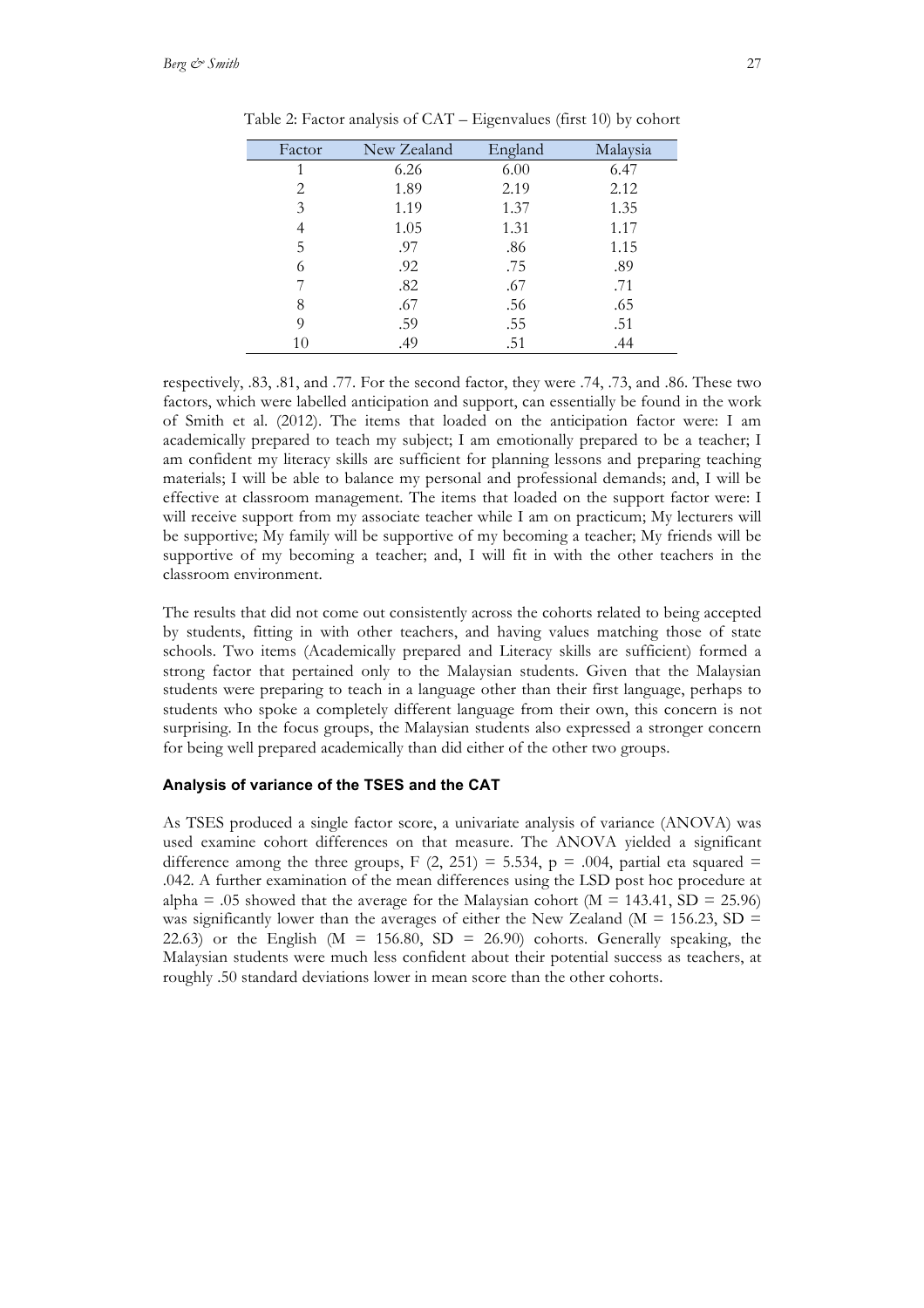Having obtained two factors (Anticipation and Support) on the CAT, a multivariate analysis of variance was run, and then a univariate follow up was conducted. For the multivariate analysis, the Anticipation and the Support factors were used as dependent variables, with group as the independent variable. The means and standard deviations for these analyses are presented in Table 3. Using Wilk's Lambda, the differences among groups were statistically significant,  $F(4, 534) = 3.481$ ,  $p = .008$ . Examining each of the dependent variables in univariate ANOVAs, the results for Support were statistically significant, F  $(2, 271) = 4.979$ , p = .008, partial eta squared = .036; the results for Anticipation fell short of statistical significance,  $F(2, 271) = 2.761$ ,  $p = .065$ . Again using the LSD post hoc procedure at alpha  $= .05$  for the Support variable, the New Zealand group had a higher mean than either the Malaysian or English groups.

| Factor     | Cohort      | Mean  | SD   | N   |
|------------|-------------|-------|------|-----|
| Support    | New Zealand | 27.52 | 2.64 | 101 |
|            | England     | 26.36 | 2.71 | 118 |
|            | Malaysia    | 26.33 | 3.98 | 52  |
|            | Total       | 26.79 | 3.01 | 271 |
| Anticipate | New Zealand | 23.75 | 3.70 | 101 |
|            | England     | 23.43 | 3.44 | 118 |
|            | Malaysia    | 22.38 | 2.85 | 52  |
|            | Total       | 23.35 | 3.46 | 271 |

Table 3: Descriptive statistics for the CAT factors by cohort

# **Qualitative results**

# **Teacher efficacy beliefs**

The results of the inductive analysis relating to the participants' perceptions of their teacher efficacy beliefs yielded four themes: experience, others, natural ability and learning.

#### *Experience*

This theme reflected beliefs that experiences were sources of teacher efficacy beliefs across all groups. Such experiences included: future teaching experience, practicum, and prior experiences such as coaching sports, leading youth camps, helping with children's groups, prior professional roles, and experience as parents. At least one participant in every group made explicit a belief that teacher efficacy beliefs changed as a result of experience: "I think they will change over time. Before this [experience], I think I can't teach, but once I get into a classroom... I come to believe that I can become a good teacher" (female, Malaysian Focus Group Three).

Participants in the two English focus groups, two of the New Zealand focus groups, and one of the Malaysian focus groups identified past experiences as a source of efficacy beliefs. For example, one stated, "I thought I'd do all right, because I have had to teach people before, including my own children, and at work prior to this" (male, mature student, New Zealand Focus Group One). Participants in all of the cohorts identified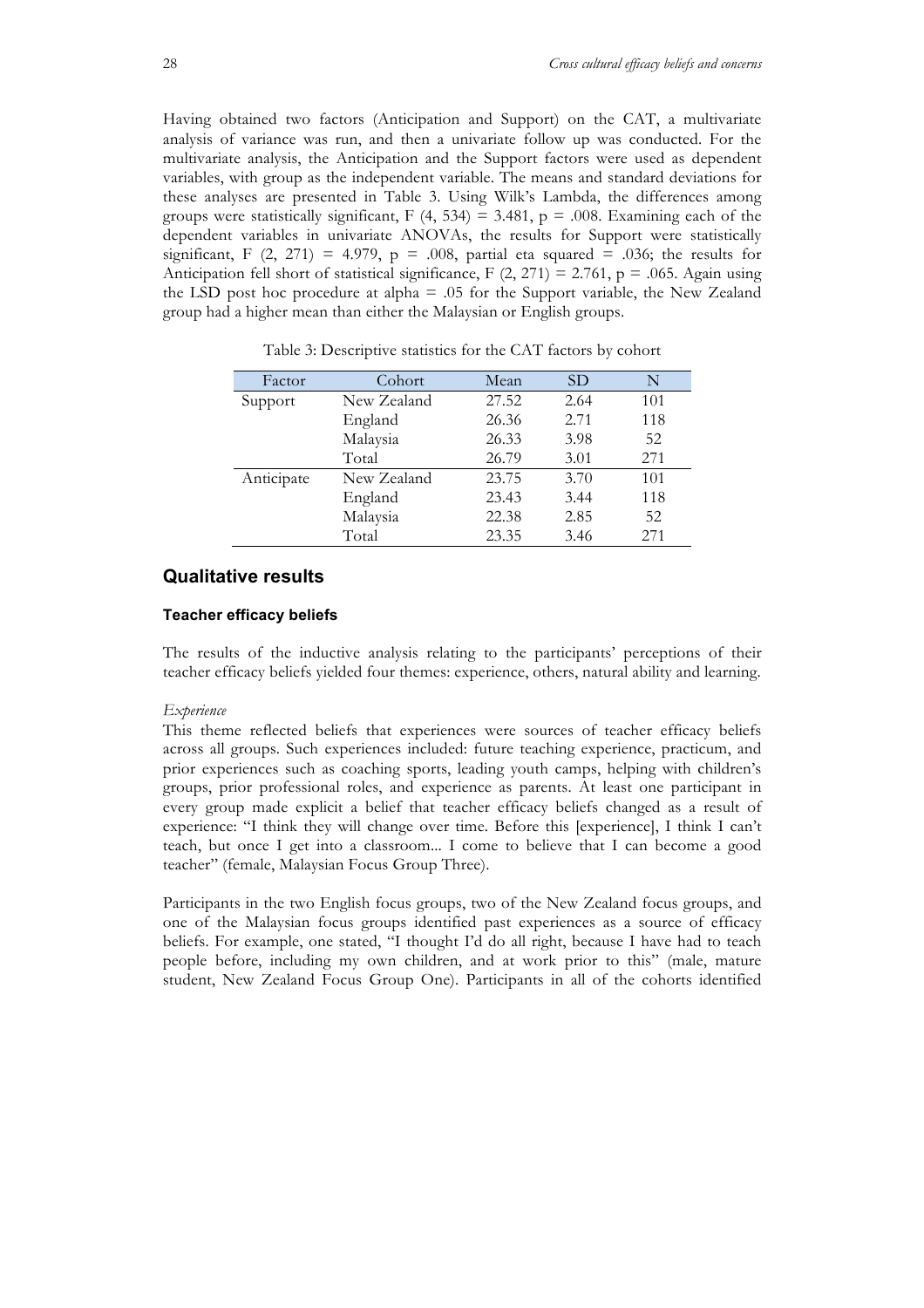practicum as a source of teacher efficacy beliefs: "Through experience during the practicum, I came to see I can do better" (female, Malaysian Focus Group Three). "A lot of it [efficacy belief] has come off placement" (male, English Focus Group One). Furthermore, participants in all of the focus groups suggested that more practicum experience would result in enhanced teacher efficacy beliefs: "I think that what the college should do is give more time for us with students in schools" (female, Malaysian Focus Group One), and "More time in schools, I think we need more... being with the children we are going to be with in the future is important" (mature female, English Focus Group One).

### *Others*

The second theme: 'others', reflected the importance of key figures to whom the preservice teachers attributed influence or the potential to influence teacher efficacy beliefs. These key figures included the pre-service teachers' parents, other non-specific friends and family, associate teachers, lecturers, former schoolteachers, beginning teachers, and their own future students.

Although beliefs about the importance of other people were evident in the discussions from every focus group, differences arose across cohorts. For example, seven participants across all three of the Malaysian focus groups made statements that attributed the formation of teacher efficacy beliefs to parents. In contrast, only one New Zealand focus group member and one English focus group member acknowledged the influence of parents. Where parental influence was identified, parents were most often seen as role models. For example, "I fell in love with teaching because both my parents were teachers, and I used to follow them to their schools and observe how they taught" (female, Malaysian Focus Group Three).

Malaysian and English participants, but not New Zealand participants, cited former teachers as sources of efficacy beliefs: "I had a chemistry teacher who always helped me; I want to be like her" (female, Malaysian Focus Group One). Two English participants described the importance of their own observations of their teachers in primary school in the formation of their efficacy beliefs, but they were more ambiguous than their Malaysian peers.

I think they [teacher efficacy beliefs] come from your experience of school when you were a pupil, and you knew the teachers you liked and the teachers you didn't like, and the teachers that pushed you to reach your potential (female, English Focus Group Two).

Associate teachers were seen as sources of efficacy beliefs for New Zealand and English participants, but not for Malaysian participants. Three New Zealand participants (one from each group) viewed associate teachers as role models. Similar responses were evident from the English participants. One participant described how his associate teacher responded to a violent incident in the classroom, which increased his own sense of personal efficacy.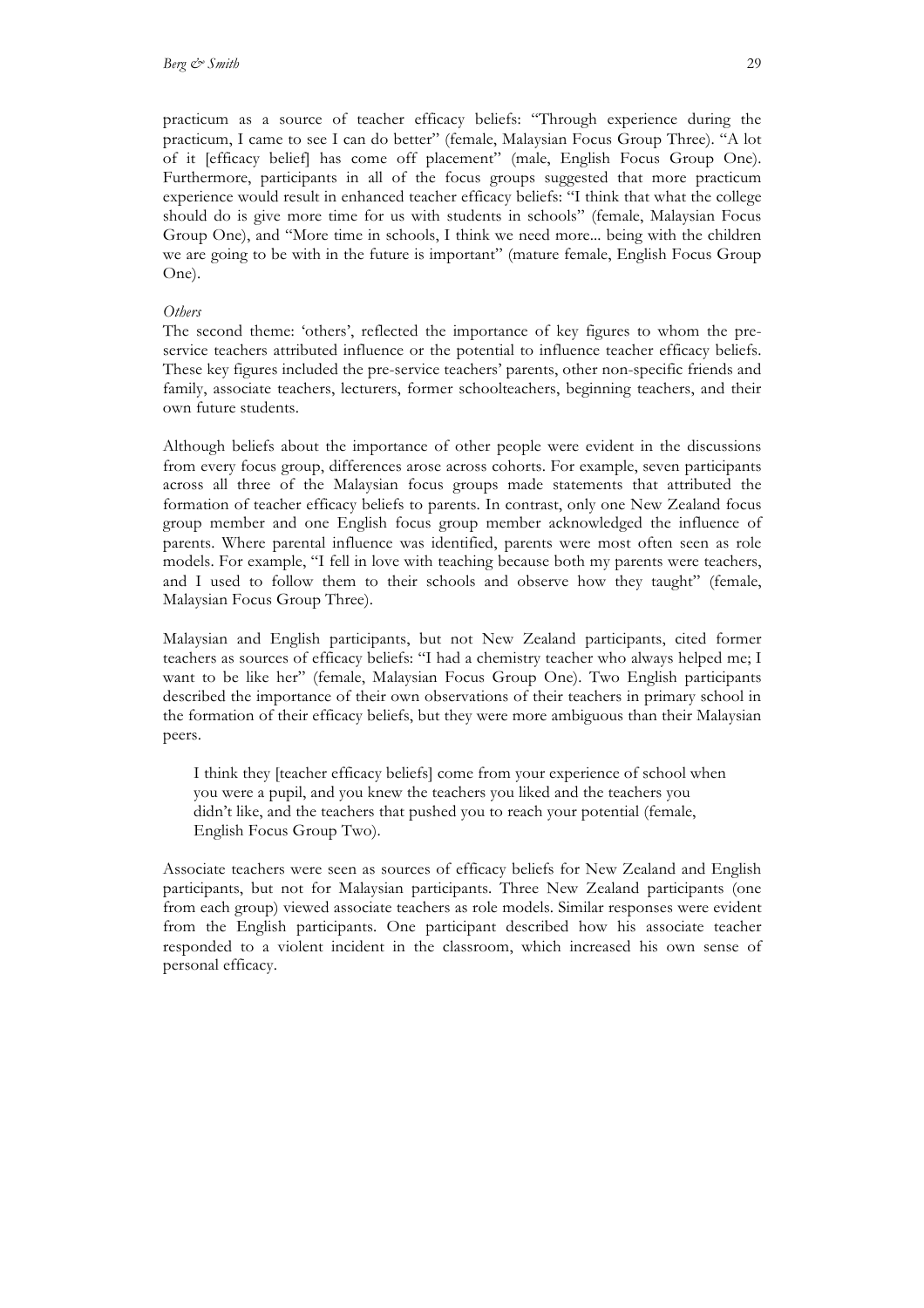... just how the teacher reacted, he seemed like so strong and in control of the situation, despite the fact that he had just had a chair thrown at him, but then talking to him in the classroom later, he said he was petrified, but you can't let them know that, because you have got to stay in charge of the situation (male, English Focus Group One).

Lecturers were viewed both positively and negatively. Two Malaysian participants viewed their lecturers as positive role models: "I feel inspired looking at the way she [my lecturer] conducts the class so I think I want to be like her" (Malaysian Focus Group Three). Discussion in all three New Zealand focus groups focused on how effectively lecturers prepare pre-service teachers for practicum and support them during it. There was no mention of lecturers in English Focus Group One, but in English Focus Group Two, one participant reported a negative response from a lecturer on a school visit. She shared that she had been "really set back" by the criticism she received (female, English Focus Group Two).

The importance of children's responses featured for seven participants: two New Zealanders, three Malaysians, and two from the English cohort. They cited being able to engage children and experiencing success with them as indicators of pre-service teacher ability. In response to the question, "What factors could cause your current teacher efficacy beliefs to change?" One participant answered, "There are several factors, such as the response that I get from my future students" (male, Malaysian Focus Group Two).

#### *Natural ability*

The third theme 'natural ability', reflected a belief that awareness of intrinsic abilities acted as an antecedent for teacher efficacy beliefs. Associated with this was the idea that teacher efficacy beliefs were to some extent fixed as a result of these intrinsic abilities. Eight of the 10 references to this theme originated in the New Zealand focus groups, with only one related statement occurring in each of the other cohorts. One participant noted, "I had that natural instinct to be a leader slash a teacher sort of thing. And then I've really loved coaching hockey and teaching children, yeah but, I think it is just who I am" (female, New Zealand Focus Group One). The statement from the Malaysian focus group was slightly different, as it identified the value of dispositions, "I think because I am people-orientated, it will help in doing this job as teaching is very much a people-orientated" (female, Malaysian Focus Group Two).

#### *Academic learning*

The final theme in this section 'learning', reflected how participants perceived the relationship between their academic studies and their teacher efficacy beliefs. It is of note that all of the New Zealanders who commented on the value of academic studies negated their value: "It doesn't seem practical, you can't just take it and use it" (female, New Zealand Focus Group One). In contrast, all statements from the Malaysians were positive, expressing the value of academic study: "Sometimes when I read about teaching, some of the ideas, straight away I think this is really good… it can really change your perception of teaching. Let's say if it's something positive, then your self-efficacy will change, as well (male, Malaysian Focus Group Three).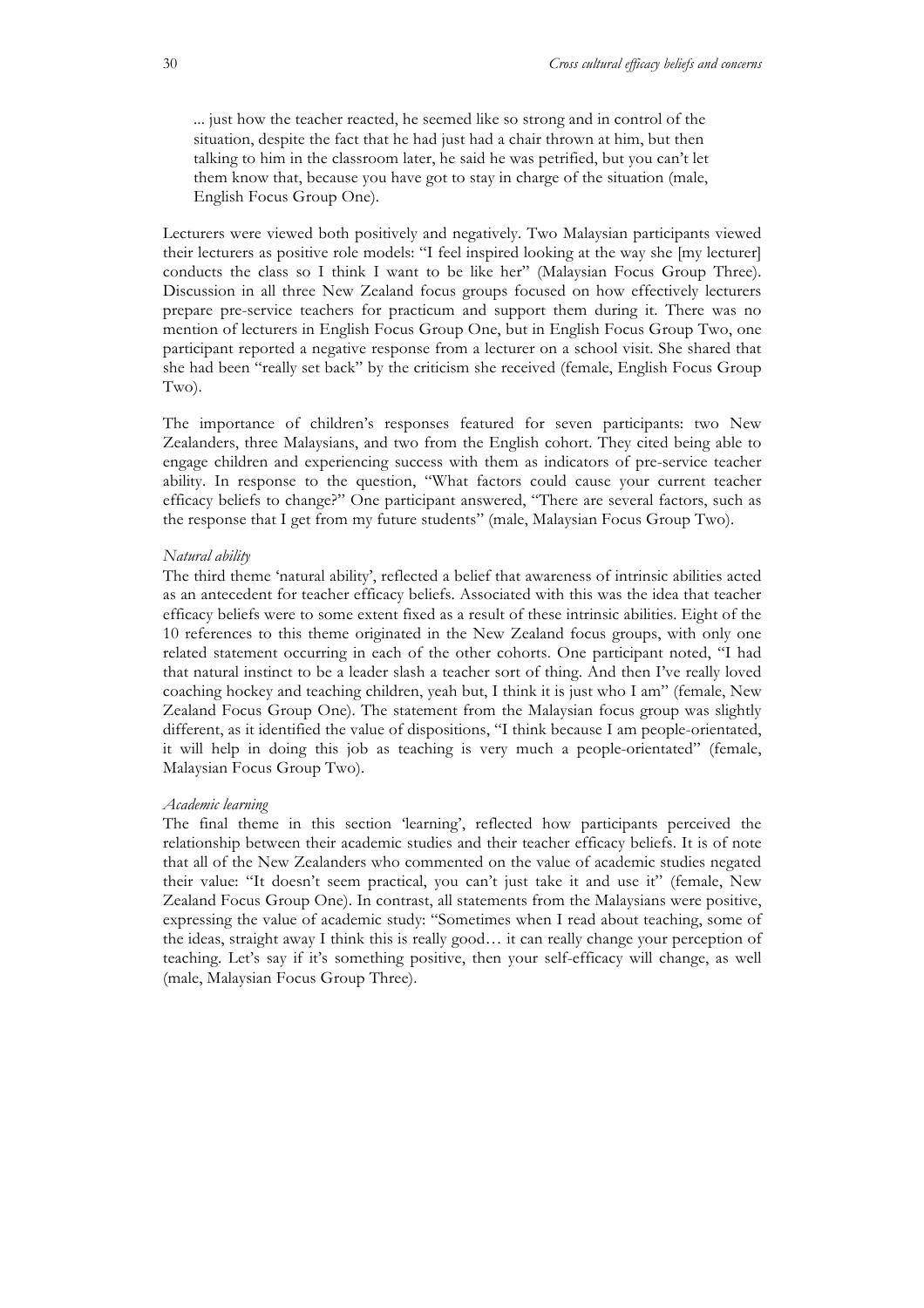#### *Concerns about teaching*

Eight themes emerged regarding concerns about teaching. They were: parents, classroom management, subject knowledge, status of teachers, policy, false accusations, theory/practice, and support.

## *Parents*

This theme reflected concerns about conflict with parents and not meeting parental expectations. Only one focus group (New Zealand Focus Group Two) failed to identify concerns about relationships with the parents of their students. Some of the Malaysian pre-service teachers lamented a change in the traditional teacher/parent relationship in Malaysian society, although they felt that in rural Malaysia where many of them expected to teach, traditional relations still existed. The Malaysian students were also concerned with high parental expectations: "In Malaysia we are too exam-orientated; they [parents] want children to all get As" (female, Malaysian Focus Group Two). The New Zealand cohort talked about conflict with parents, demanding parents, and teacher/parent conferences. One participant expressed concern about "An angry parent laying in [attacking verbally], especially if they were a bit intimidating" (male, mature student, Focus Group One); three others in that group agreed. All of the English participants expressed concern about escalating aggression from parents in schools: "I've seen parents storming into the classroom and starting shouting" (female, English Focus Group Two).

#### *Classroom management*

This theme was evident in all but New Zealand Focus Group Two. Four participants in the New Zealand focus groups, and six in the English groups raised this concern. A total of 16 statements reflecting this concern were made in the Malaysian groups. All of the Malaysian statements related to contextual difficulties, such as large class sizes: "It is quite hard to have 40 to 50 students. Those that sit at the back might be doing other things while you were teaching" (male, Malaysian Focus Group Three). Another suggested that this issue is compounded by limited time with classes: "In one week we are having to deal with five classrooms and each of the classrooms have 40 students" (Malaysian Focus Group Three).

#### *Subject knowledge*

This theme reflected concerns relating to subject or content knowledge. Six participants identified subject knowledge as a concern. Only one Malaysian participant identified subject knowledge as a concern, suggesting, "... it is a disaster if we teach the wrong grammar to students" (female Malaysian Focus Group Three). However, another member of the same focus group explained why this issue was not much of a concern, "We don't worry much about what we teach, because we are assigned one subject to teach" (female, Malaysian Focus Group Three).

#### *Status of teachers*

This theme reflected concerns relating to the status of teachers in society; however this was not evident in the English focus groups. In New Zealand Focus Group One, three female participants expressed concerns that teaching was seen as an easy job: "I think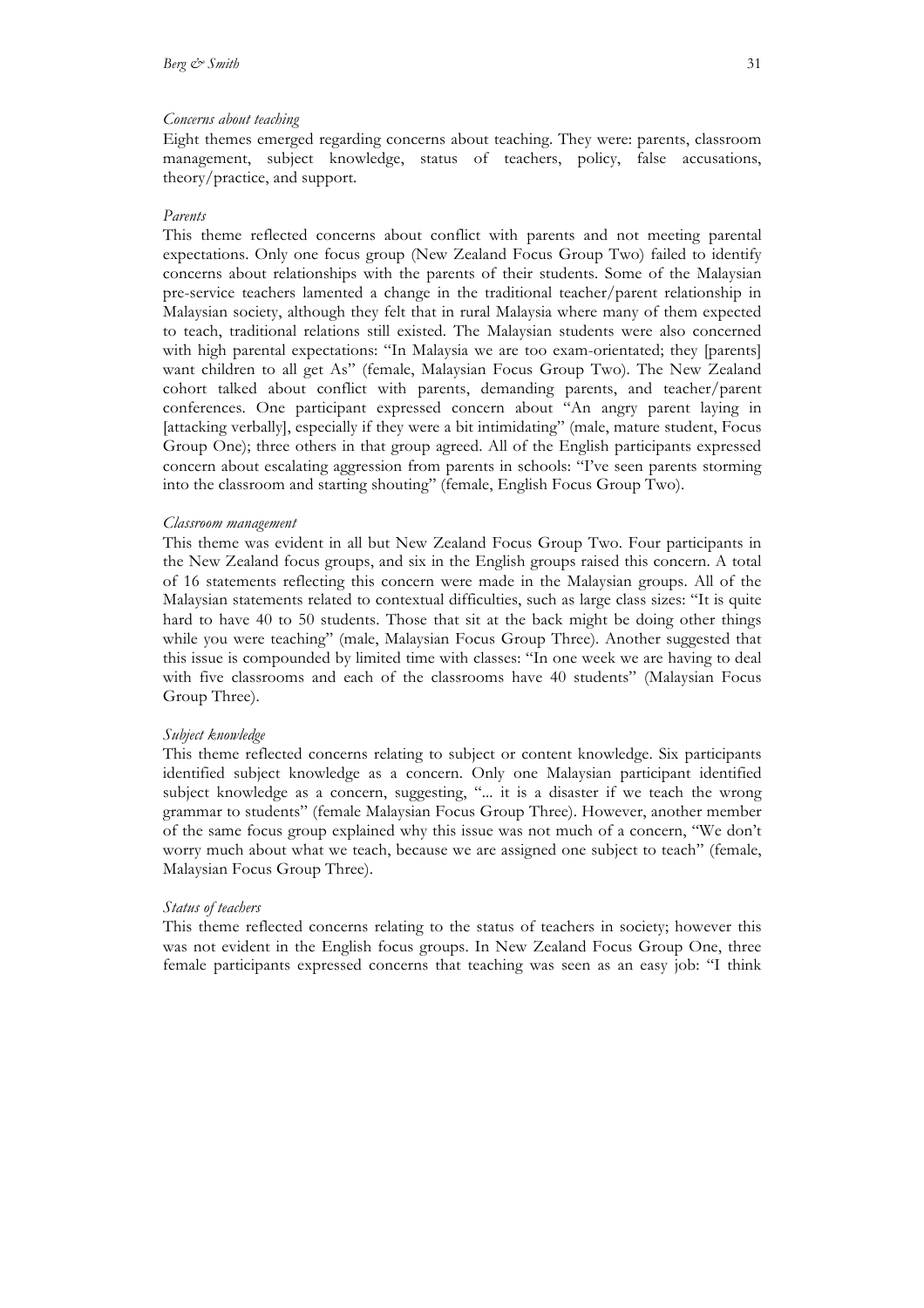another big issue is the value people put on teaching, and a lot of people just see teaching as an easy job. One of my good friends is always putting down teachers in front of me."

#### *Policy*

This theme reflected concerns about government and school policy. One participant in each of the New Zealand focus groups expressed concern about the New Zealand government's recent National Standards initiative. Policy related concerns for the English focus groups mostly pertained to government interventions in school, such as national curriculum assessments. The Malaysian focus groups identified a number of concerns about government policy, most commonly in reference to the placement of beginning teachers in remote or rural areas for which there were 10 references across all three groups. One student noted "For some of us, we are scared that we need to go to the rural area like Sarawak or Borneo islands" (female, Malaysian Focus Group One).

#### *False accusations*

This theme reflected concerns of being wrongfully accused of improper actions toward children. Four focus groups raised concerns related to this theme: one New Zealand, one Malaysian, and two English groups. The nature of the concerns was different across the groups. A Malaysian student described accusations as giving false information: "If the parents try to accuse us of giving false information. You are doing a good thing, but people don't see" (female, Malaysian Focus Group One). In contrast, the New Zealand and English focus groups' discussions centred on allegations of physical abuse: "It is always at the back of my mind" (male, New Zealand Focus Group Three). One commented: "They were lining up, and this girl was going past me and I just gently touched the top of her shoulder and she said 'Miss, don't push me'… I couldn't believe she was actually saying, 'Don't push me,' because I knew myself that I didn't" (female, English Focus Group One).

#### *Theory/practice*

This theme reflected concerns about too much theory and too little practice in participants' degree programs. Participants in all three New Zealand focus groups expressed this concern. Although such criticism was notably absent in the Malaysian groups, all three Malaysian groups agreed that more practicum experience would be welcomed. The participants in the English focus groups also called for more time to be spent in schools. One participant explained "I learn more on placement, because it's in practice that I can see what's happening" (female, English Focus Group One).

#### *Support*

The last theme reflected concerns about the quality of support offered to the pre-service teachers from key individuals such as associate teachers, university lecturers, and future colleagues. Concerns about a lack of support from university lecturers while on practicum emerged in New Zealand Focus Group One. However, the more general support offered by lecturers was discussed in the New Zealand and Malaysian groups. Three of the English pre-service teachers reported satisfaction with lecturer support as well. One stated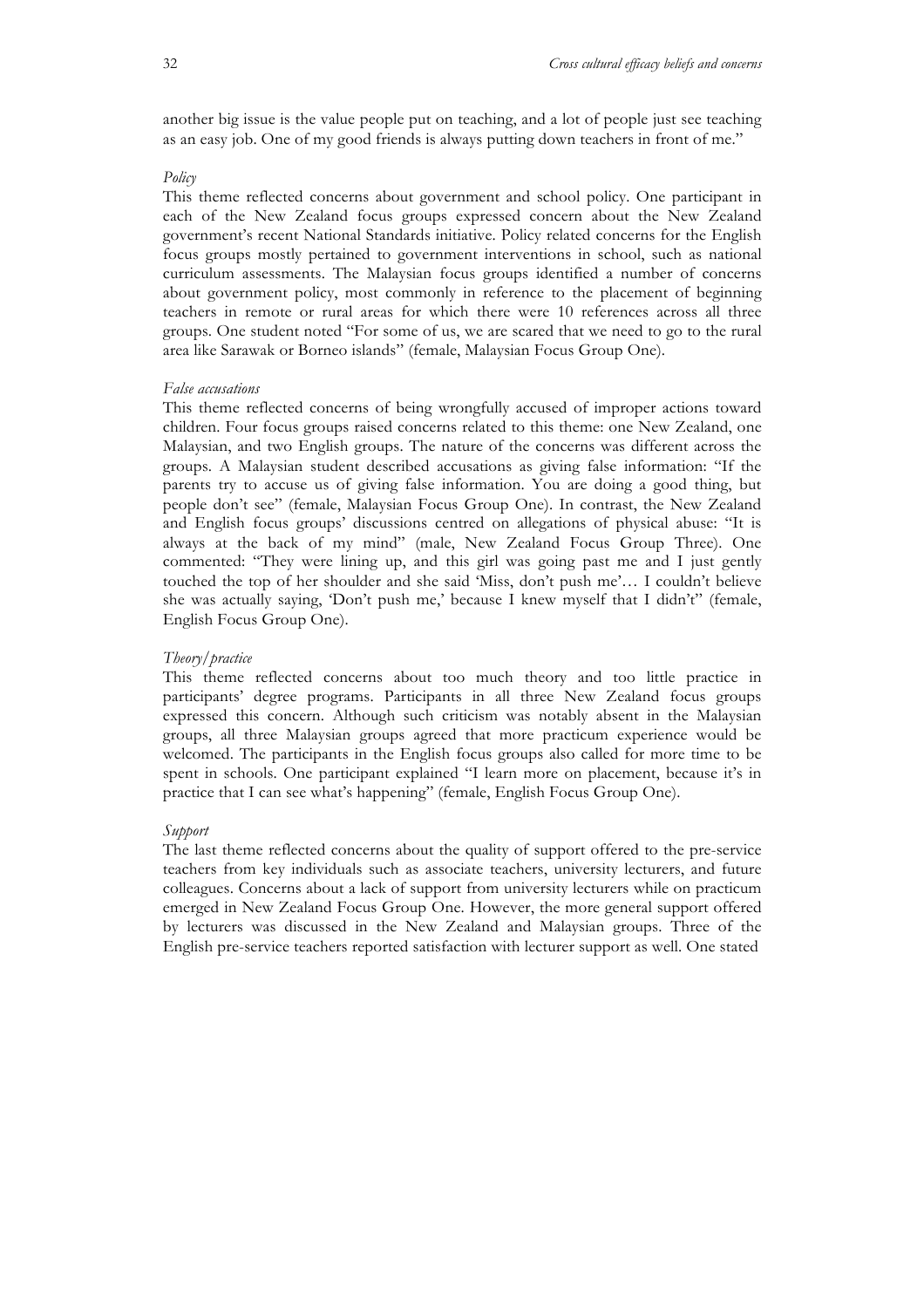But really there is a lot of support there and you just need to find the right people to talk to, because like all the time whenever I was struggling I always got told 'you can do it' and that just spurs you on even more (female, English Focus Group Two).

# **Discussion**

The findings presented here are somewhat consistent with the research on teacher efficacy and concerns from the literature, but with some important differences as well. The TSES appears to be more unidimensional in this research than has been previously reported, and the CAT shows two fairly strong factors. Previous research using the CAT (Smith et al., 2007; Smith et al., 2012) demonstrated a move from one factor (for students with little experience in schools) to three (for students with a lot of experience in schools) however, the current research was not a longitudinal study and so it is not possible to determine whether obtaining two factors at this point in time supports that research. A second key finding in this study is that the Malaysian students appeared to be rather distinct from the New Zealand and English cohorts.

# **Differences in teacher efficacy beliefs and concerns about teaching**

A strong finding on both the TSES and the CAT was that the Malaysian pre-service teachers' mean scores were lower than their New Zealand and English peers. There are a number of potential cultural explanations for this difference in the literature. Hofstede (2001) argued that the responsibility accepted by teachers for their students' learning was greater in high power distance societies, such as Malaysia, as compared to low power distance countries such as New Zealand and Great Britain. Cheung (2006), Lin, Gorrell, and Taylor (2002), Ho and Hau (2004), and Tsui and Kennedy (2009) also highlighted different cultural understandings of the role of the teacher. Statements made by the Malaysian focus group members, however, challenged an overly simplistic application of the construct of power istance. Several of the Malaysian pre-service teachers expressed concerns about criticism from parents and disobedience from children, societal changes in Malaysia, and differences between the attitudes of parents in the urban areas in comparison to the rural areas. This serves as an important reminder that cultures are not fixed (Doherty & Singh, 2005), but are "diverse and dynamic" (Bandura, 2002, p. 269).

Important differences among the national cultures of these cohorts were also evident in Hofstede's (2001) Individualism/Collectivism dimension. Hofstede identified Great Britain as ranked third most individualist, New Zealand sixth, and Malaysia thirty-sixth. Hofstede stressed the importance of harmony in the collectivist classrooms. Indeed, there was some indication of higher expectations for student behaviour from the Malaysian groups than from the other groups. Additionally, in Ho and Hau's (2004) comparative study of Chinese and Australian teachers, Chinese teachers reported lower levels of teacher efficacy belief. Ho and Hau (2004) attributed this to both the culturally expected self-effacing tendencies of people from collectivist cultures and culturally grounded higher expectations of teachers evident in Chinese society. Thus, cultural preferences may explain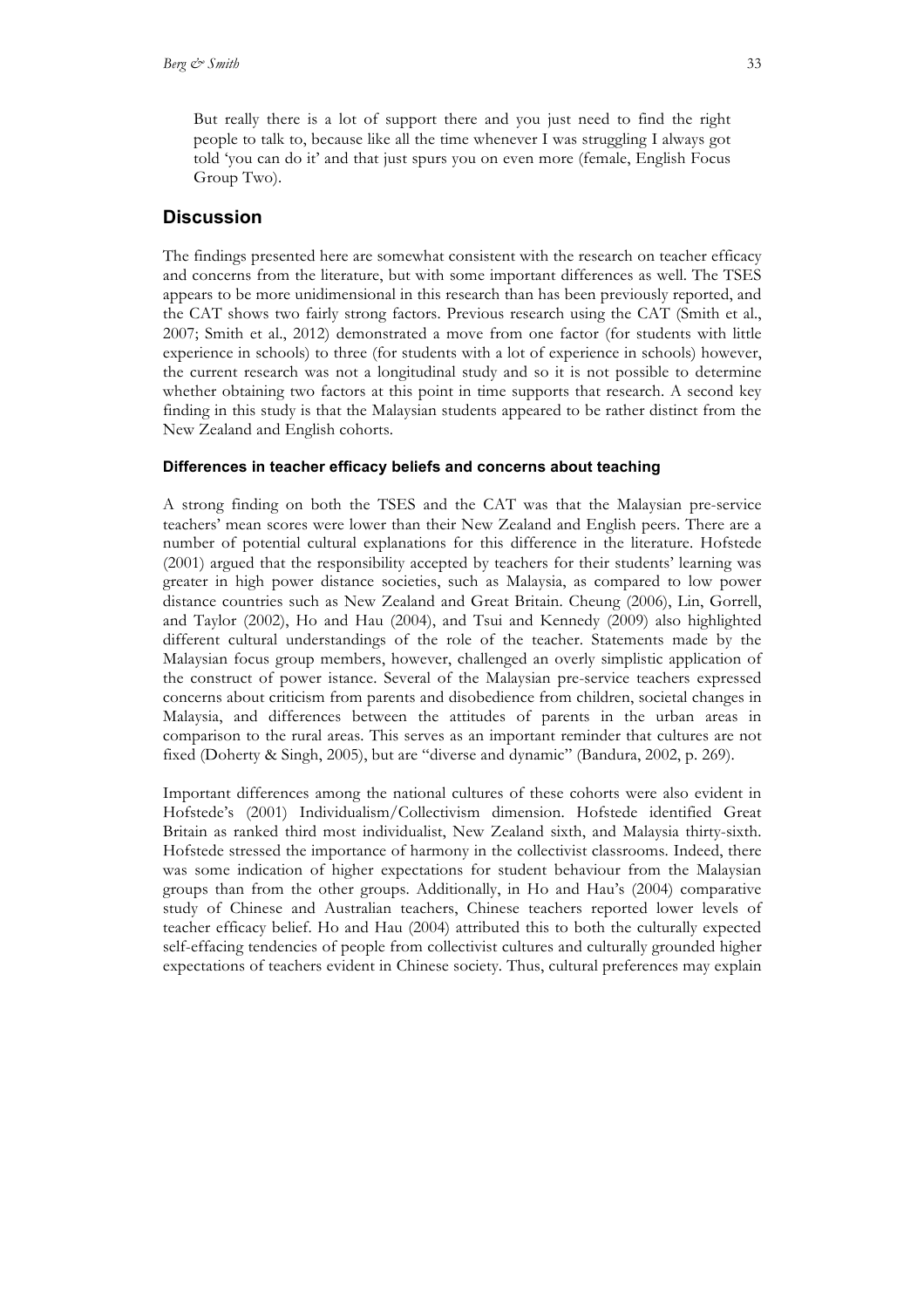some of the differences identified among the groups' perceptions of the sources of their efficacy beliefs.

The focus group data suggest that contextual factors offer another explanation for the Malaysian pre-service teachers' lower teacher efficacy scores. All participants were beginning second-year pre-service teachers, however during their first year they had had differing exposure to schools. The Malaysian pre-service teachers had spent 10 days in school; the New Zealand pre-service teachers had spent 25 days; the English pre-service teachers had spent 40 days. The significance of the relationship between the amount of time allocated for practicum and pre-service teachers' efficacy beliefs warrants further study.

Perhaps more important is the nature of the teaching task as described by the Malaysian participants in the focus groups. Their class sizes are twice the size of those typically found in a New Zealand primary classroom and were considered to be an obstacle to effective teaching. Also, the Malaysian pre-service teachers were being prepared for subject-based primary teaching, unlike their New Zealand and English peers, who were most likely to be class-based. This was particularly evident in discussions relating to classroom management and student support.

In terms of the factor analysis of the TSES data, obtaining a one-factor solution would suggest that in keeping with Fives and Buehl (2010) and Duffin, French and Patrick (2012), the participants viewed teaching holistically and in a less sophisticated fashion than more experienced teachers. However, the rich discussion evident in the focus groups challenges this to some extent. The analysis of the focus groups resulted in a clear set of differentiated themes, possibly implying greater sophistication than the interpretation that the factor analysis provides. This will need to be explored in future research.

The similarities of the two-factor structure on the CAT data may reflect that all participants have been exposed to similar modern education systems and tertiary programs. However, within the factors the Malaysian students differed significantly from their Western counterparts, reinforcing the cultural and contextual factors discussed. Again, here the focus group data facilitated a rich exploration of the reasons for difference. Furthermore, it offered some support to the two-factor solution for the CAT. The factors 'anticipation' and 'support' were discussed as distinct. For the most part, participants expressed confidence in the support that was available to them from others, whereas they typically shared a greater degree of concerns relating to their anticipation of their ability to succeed in the classroom environment.

# **Conclusion**

This research has identified significant differences in the teacher efficacy beliefs and concerns about teaching between Malaysian pre-service teachers and pre-service teachers from two Western nations. One size does not fit all. Those responsible for supporting the development of pre-service teachers should consider such differences and take into account cultural and contextual factors when seeking to build pre-service teachers' efficacy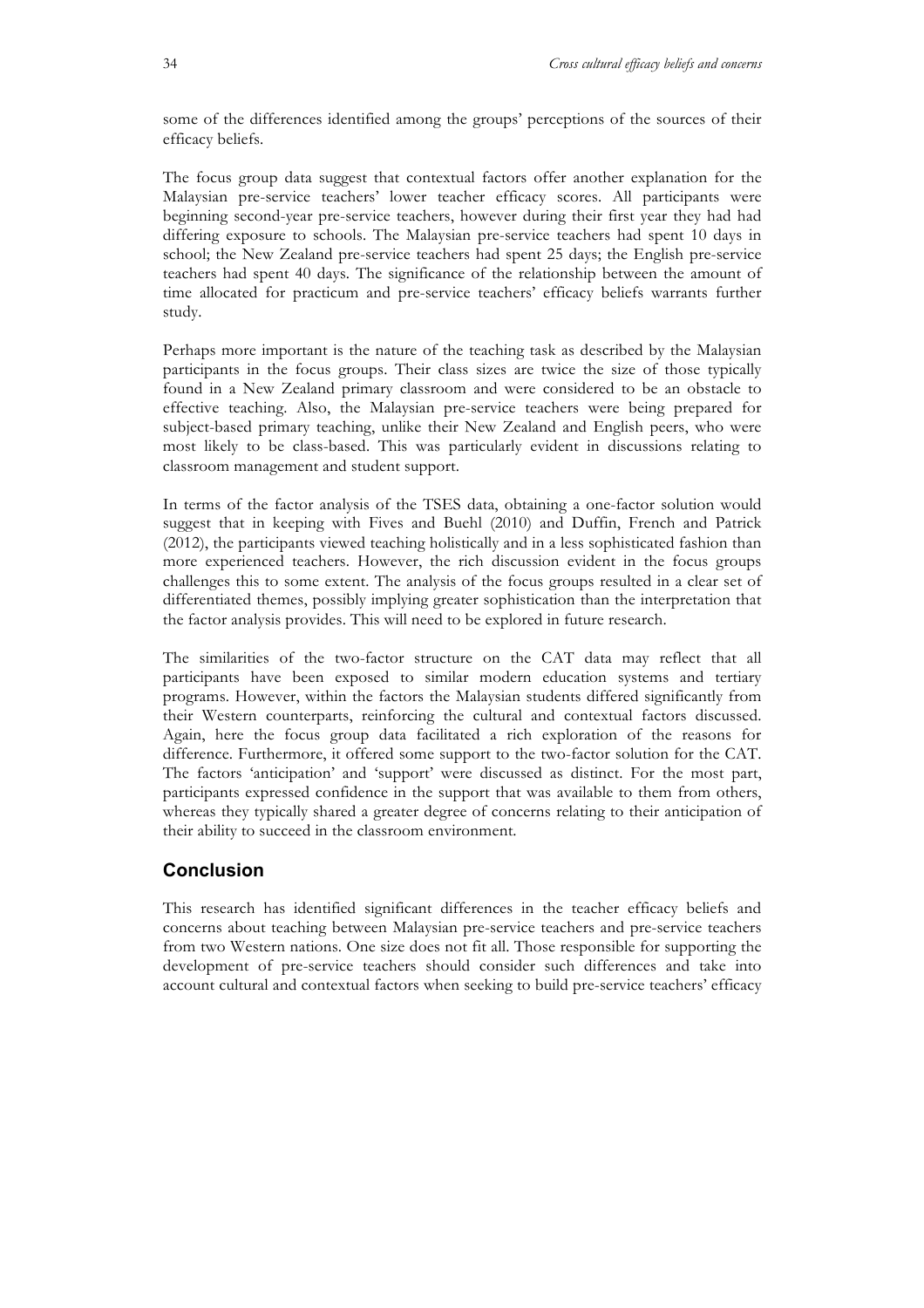beliefs and ameliorate their concerns. Nevertheless, the rich discussions from the focus groups suggest that similar concerns also exist cross-culturally. Indeed, concerns about managing classrooms and dealing with parents seem to be ubiquitous, crossing borders and time. It is of note that over 80 years ago Philips observed new teachers in the UK complaining, "about difficulties maintaining discipline... and the aggressive attitudes of parents towards teachers" (Fuller, 1969, p. 209).

Concerns are often addressed directly in teacher education programs as pre-service teachers are presented with strategies and asked to reflect on their practice. However, perhaps more could be done to address concerns by helping pre-service teachers develop robust teacher efficacy beliefs. This research suggests that teacher educators must acknowledge that pre-service teachers begin initial teacher education (ITE) programs with unique and potentially powerful beliefs about themselves and teaching. It seems appropriate that pre-service teacher education students are encouraged to engage with these beliefs to make them explicit and reflect on how they may influence their actions as teachers. In this, it is important to consider the impact that teacher educators can have by modelling good practice and providing support and carefully worded feedback.

It also appears that, in some contexts at least, work needs to be done to explain to preservice teachers the importance of theory and research for building effective practice. In the Malaysian cohort, there was a general sense that academic study about teaching would enhance efficacy beliefs. This was not the case with the New Zealand and English cohorts. Careful consideration needs to be given about where pre-service teachers are placed for their school-based experiences to ensure that the best classroom teachers are provided as role models, and that the teaching experiences are scaffolded sufficiently so success is experienced and mastery developed. In this way, not only can the theory-practice nexus be reinforced, but also as Bandura (1977, 1995) suggested, mastery experience, vicarious experience, and social persuasion should contribute to building efficacy. It is argued here that increased efficacy will likely reduce concerns. The importance of building pre-service teachers' teacher efficacy beliefs is underscored by the resilience of these beliefs once they are formed (Woolfolk Hoy & Spero, 2005). It seems prudent to help shape positive efficacy beliefs from the start, and by directing teacher education students in finding ways to work through their concerns, if not eliminate them completely.

This research has also revealed something of the complexity of comparing pre-service teachers from a variety of settings. Though, there is a caution against overly simplistic and naïve use of these comparative data. Each of the cohorts was made up of diverse individuals with differing experiences and varying opinions. This research has compared the central tendencies of these groups and does not purport to describe a typical Malaysian, New Zealand, or English pre-service teacher; such a person does not exist. The TSES and the CAT were shown to be suitable for use with pre-service teachers in a crosscultural context. Their robust psychometrics held in this study, which is encouraging for the CAT, which had not previously been used in cross-cultural investigations.

There are, as might be expected, limitations to this study. As with many studies, there may be questions regarding the representativeness of convenience samples. Furthermore, in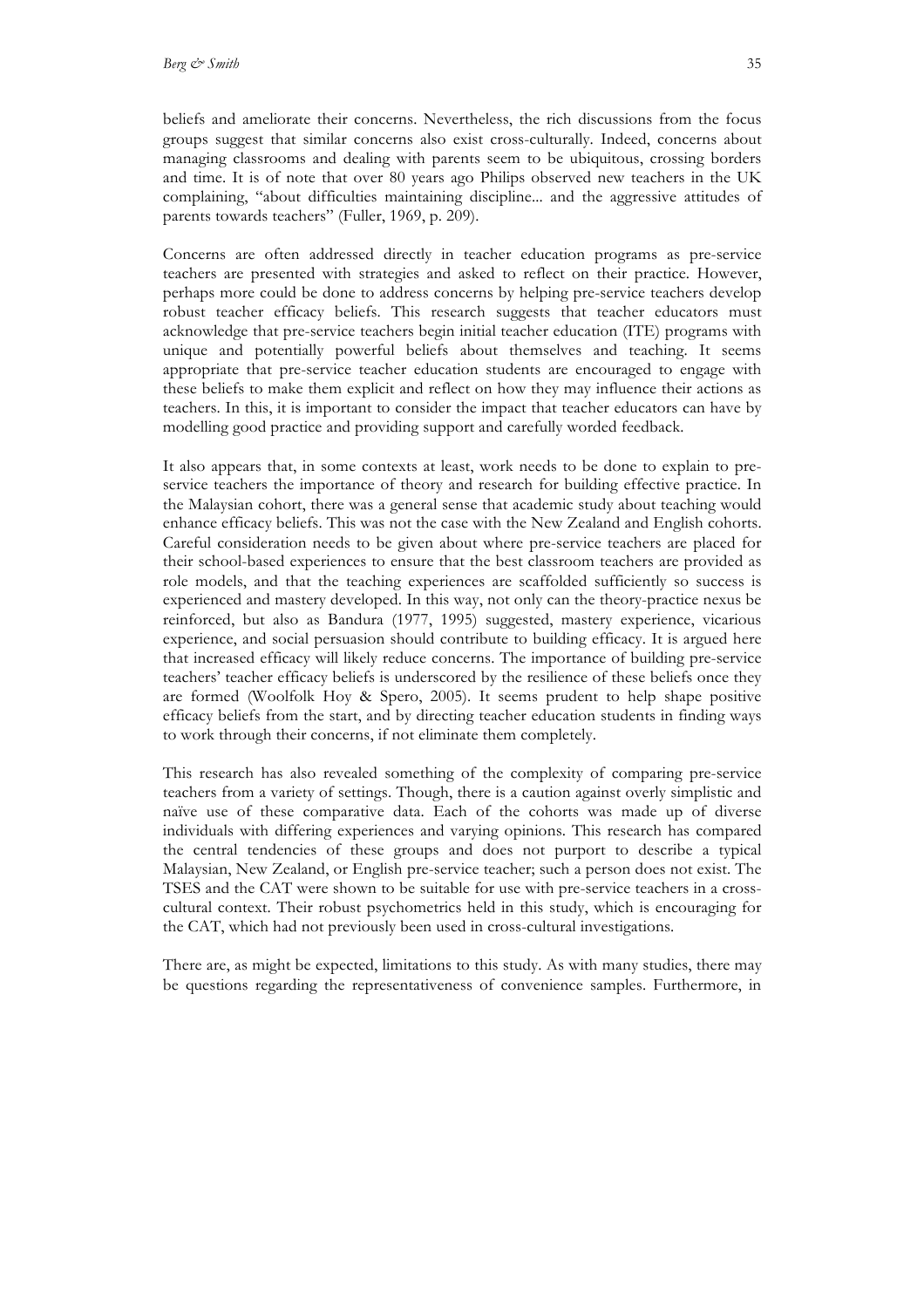this study, the Malaysian participants had been selected to spend the middle two years of their ITE at an overseas university. They may not represent the broader population of Malaysian primary pre-service teachers. Also, this study had limited numbers of participants in only three geographical locations.

Currently, data are being collected that will consider how these concerns and beliefs evolve over time for pre-service teachers. These data will also be used to consider the relationship between the concepts of teacher efficacy belief and teacher concerns. More than ever, there are discussions and political decisions regarding how to prepare teachers, appropriate qualification levels for beginning teachers, and how much of ITE programs should be school based. In these discussions, we should not lose sight of the varied backgrounds and diverse experiences of our aspiring teacher education students. Paying attention early on to efficacy beliefs and concerns about teaching may contribute to positive and lifelong effects for our teachers.

## **Acknowledgement**

The authors thank Professor Jeffrey K. Smith, University of Otago, for his assistance in preparing this manuscript.

# **References**

Bandura, A. (1977). Self-efficacy: Toward a unifying theory of behavioural change. *Psychological Review*, *84*(2), 191-215.

http://www.uky.edu/~eushe2/Bandura/Bandura1977PR.pdf

Bandura, A. (1995). Exercise of personal and collective efficacy in changing societies. In A. Bandura (Ed.), *Self-efficacy in changing societies* (p. 1-45). Cambridge, NY: Cambridge University Press.

Bandura, A. (1997). *Self-efficacy: The exercise of control.* New York: Freeman.

- Bandura, A. (2002). Social cognitive theory in cultural context. *Applied Psychology, 51*(2), 269-290. http://dx.doi.org/10.1111/1464-0597.00092
- Baum, A. C. & McMurray-Schwartz, P. (2004). Pre-service teachers' beliefs about family involvement: Implications for teacher education. *Early Childhood Education Journal, 32*(1), 57-61. http://dx.doi.org/10.1023/B:ECEJ.0000039645.97144.02
- Boz, Y. & Boz, N. (2010). The nature of the relationship between teaching concerns and sense of efficacy. *European Journal of Teacher Education, 33*(3), 279-291. http://dx.doi.org/10.1080/02619768.2010.490910
- Çakmak, M. (2008). Concerns about teaching process: Student teachers' perspective. *Education Research Quarterly, 31*(3), 57-77. http://www.questia.com/library/journal/ 1P3-1438888281/concerns-about-teaching-process-student-teachers
- Cherubini, L. (2009). Reconciling the tensions of new teachers' socialisation into school culture: A review of the research. *Issues in Educational Research, 19*(2), 83-98. http://www.iier.org.au/iier19/cherubini.html
- Cheung, H. Y. (2008). Teacher efficacy: A comparative study of Hong Kong and Shanghai Primary School Teachers. *The Australian Educational Researcher, 35*(1), 103-123. http://dx.doi.org/10.1007/BF03216877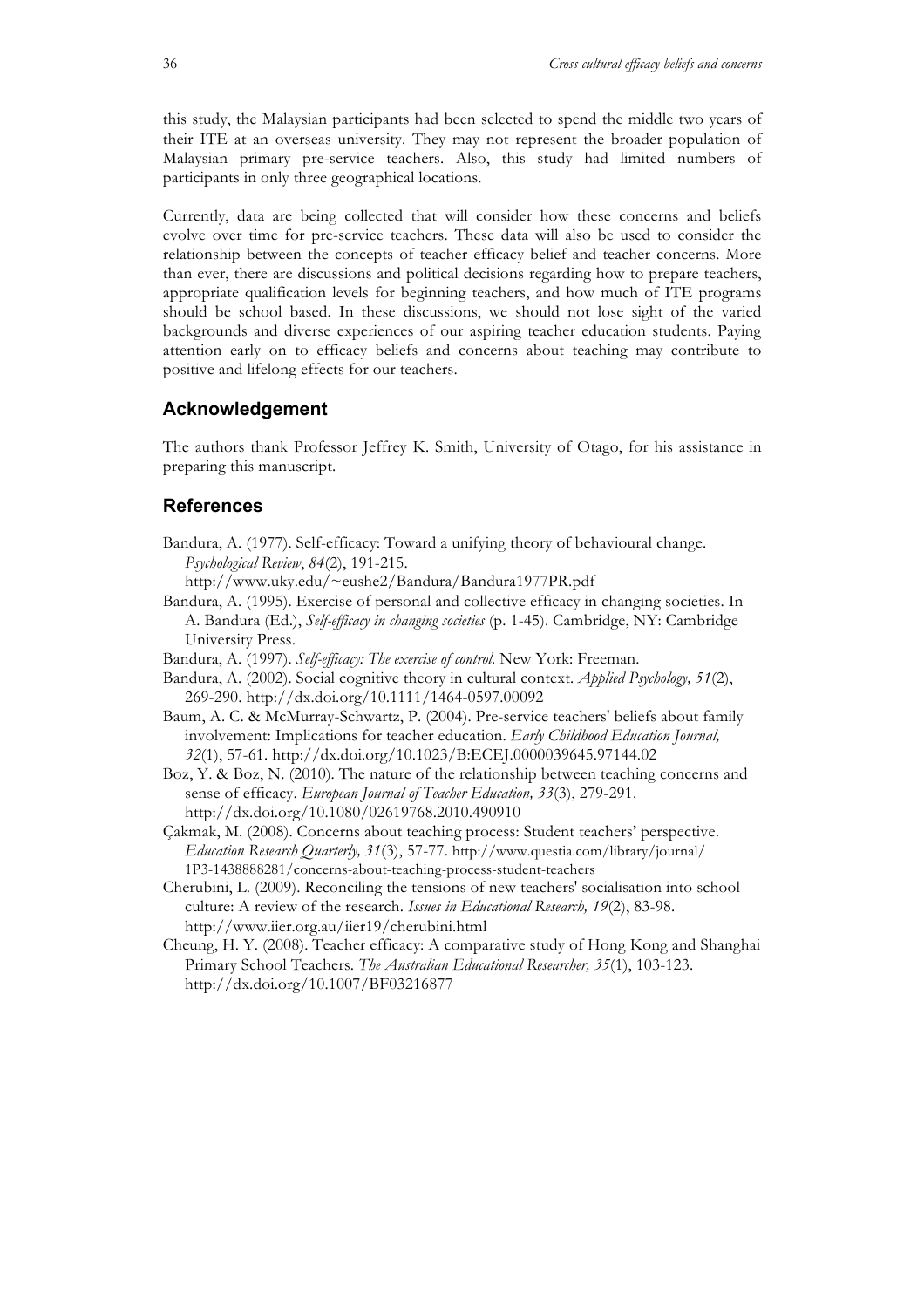- Cheung, H. Y. (2006). The measurement of teacher efficacy: Hong Kong primary inservice teachers. *Journal of Education for Teaching, 32*(4), 435-451. http://dx.doi.org/10.1080/02607470600982134
- Doherty, C. & Singh, P. (2005). How the West is done: Simulating Western pedagogy in a curriculum for Asian international students. In P. Ninnes & M. Hellstén (Eds.), *Internationalizing higher education: Critical perspectives for critical times* (pp. 53-74). Hong Kong: Springer.
- Duffin, L. C., French, B. F. & Patrick, H. (2012). The Teacher's Sense of Efficacy Scale: Confirming the factor structure with beginning pre-service teachers. *Teaching and Teacher Education, 28*(6), 827-834. http://dx.doi.org/10.1016/j.tate.2012.03.004
- Dunn, K. E. & Rakes, G. C. (2010). Producing caring qualified teachers: An exploration of the influence of pre-service teacher concerns on learner-centeredness. *Teaching and Teacher Education, 26*(3)*,* 516-521. http://dx.doi.org/10.1016/j.tate.2009.06.013
- Dunn, K. E., Airola, D. T., Lo, W. & Garrison, M. (2013). Becoming data driven: The influence of teachers' sense of efficacy on concerns relating to data-driven decision making. *The Journal of Experimental Education, 81*(2), 222-241. http://dx.doi.org/10.1080/00220973.2012.699899
- Fives, H. & Buehl, M. M. (2010). Examining the factor structure of the Teachers' Sense of Efficacy Scale. *The Journal of Experimental Education, 78*(1), 118-134. http://dx.doi.org/10.1080/00220970903224461
- Fuller, F. F. (1969). Concerns of teachers: A developmental conceptualization. *American Educational Research Journal, 6*(2), 207-226. http://dx.doi.org/10.3102/00028312006002207
- Fuller, F. & Brown, O. H. (1975). Becoming a teacher. In K. Ryan (Ed.), *Teacher education: 74th Yearbook of the National Society for the Study of Education* (Part 2, pp. 25-52). University of Chicago Press: Chicago.
- Goddard, R. D., Hoy, W. K. & Woolfolk Hoy, A. E. (2000). Collective teacher efficacy: its meaning, measure and effect on student achievement. *American Educational Research Journal, 37*(2), 479-507. http://www.jstor.org/stable/1163531
- Guillaume, A. M. & Rudney, G. L. (1993). Student teachers' growth toward independence: An analysis of their changing concerns. *Teaching and Teacher Education, 9*(1), 65-80. http://dx.doi.org/10.1016/0742-051X(93)90015-9
- Harman, G. (2004). New directions in internationalizing higher education: Australia's development as an exporter of higher education services. *Higher Education Policy, 17*(1), 101-120. http://dx.doi.org/10.1057/palgrave.hep.8300044
- Ho, I. T. & Hau, K. T. (2004). Australian and Chinese teacher efficacy: Similarities and differences in personal instruction, discipline, guidance efficacy and beliefs in external determinants. *Teaching and Teacher Education, 20*(3), 313-323. http://dx.doi.org/10.1016/j.tate.2003.09.009
- Hofstede, G. H. (2001). *Culture's consequences: Comparing values, behaviours, institutions, and organizations across nations* (2nd ed.)*.* Thousand Oaks, CA: SAGE.
- Klassen, R. M., Bong, M., Usher, E. L., Chong, W. H., Huan, V. S., Wong, I. Y. & Georgiou, T. (2009). Exploring the validity of a teachers' self efficacy scale in five countries. *Contemporary Educational Psychology, 34*(1)*,* 67-76. http://dx.doi.org/10.1016/j.cedpsych.2008.08.001
- Krueger, R. A. (1988). *Focus groups: A practical guide for applied research.* Newbury Park, CA. SAGE.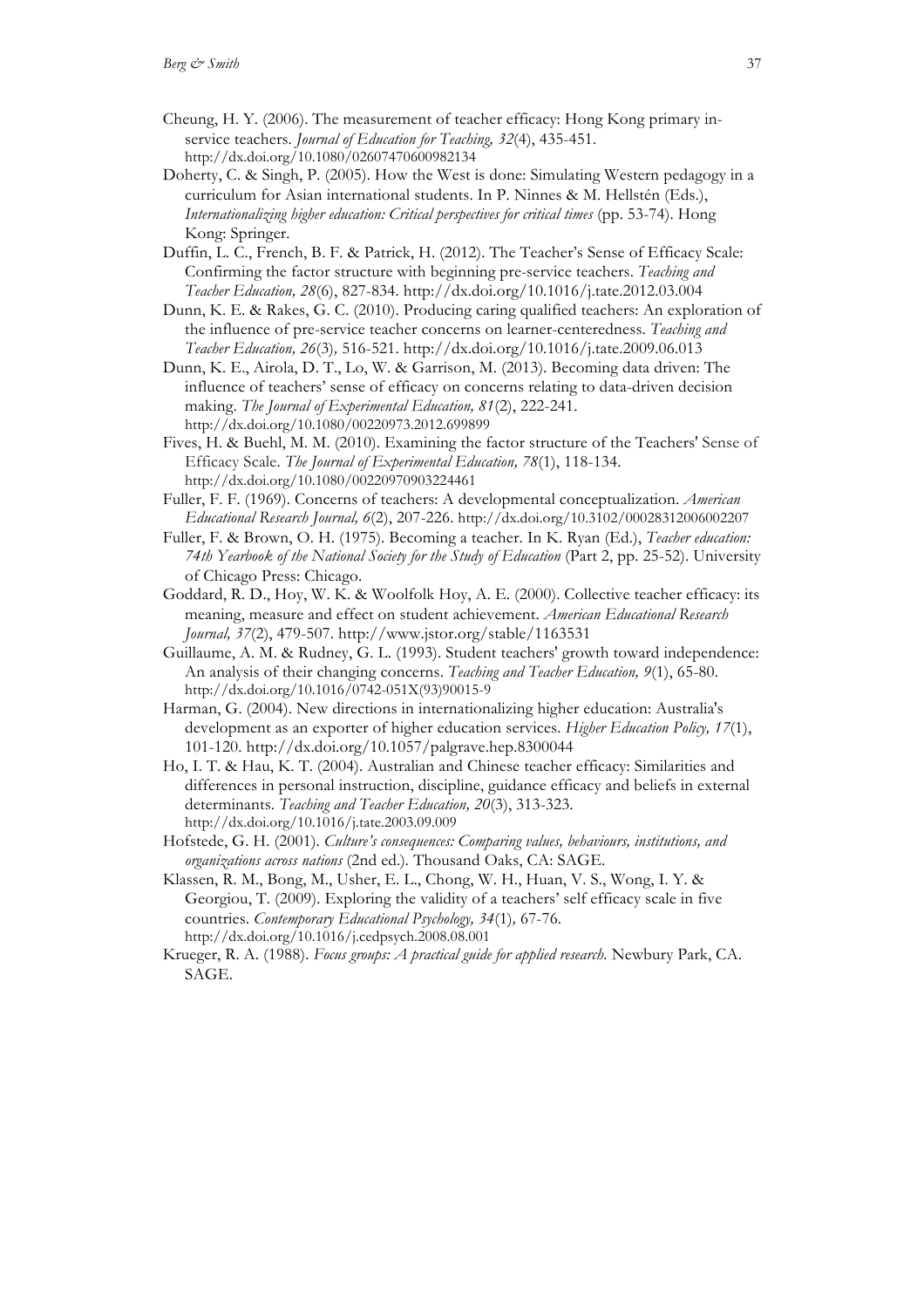- Knobloch, N. A. & Whittington, M. S. (2002). Novice teachers' perceptions of support, teacher preparation quality, and student teaching experience related to teacher efficacy. *Journal of Vocational Education Research, 27*(3), 331-341.
- Liaw, E. (2009). Teacher efficacy of pre-service teachers in Taiwan: The influence of classroom teaching and group discussions. *Teaching & Teacher Education*, *25*(1), 176-180. http://dx.doi.org/10.1016/j.tate.2008.08.005
- Lin, H., Gorrell, J. & Taylor, J. (2002). Influence of culture and education on U.S. and Taiwan pre-service teachers' efficacy beliefs. *Journal of Education Research, 96*(2), 37-46.
- Pigge, F. L. & Marso, R. N. (1997). A seven year longitudinal multi-factor assessment of teaching concerns development through preparation and early years of teaching. *Teaching and Teacher Education, 13*(2), 225-235. http://dx.doi.org/10.1016/S0742- 051X(96)00014-5
- Reeves, C. K. & Kazelskis, R. (1985). Concerns of preservice and inservice teachers. *The Journal of Educational Research, 78*(5), 267-271. http://www.jstor.org/stable/27540135
- Rotter, J. B. (1966). Generalized expectancies for internal versus external control of reinforcement. *Psychological Monographs, 80,* 1-28. http://psycnet.apa.org/doi/10.1037/h0092976
- Smith, L. F., Corkery, G., Buckley, J. & Calvert, A. (2012). Changes in secondary school pre-service teachers' concerns about teaching in New Zealand. *Journal of Teacher Education, 64,* 60-74*.* http://dx.doi.org/10.1177/0022487112449019
- Smith, L. F., Klein, P. & Mobley, M. M. (2007). Multiple perspectives of pre-service teacher efficacy. *The Learning Consultant Journal, 22*, 31-56.
- Strauss, A. & Corbin, J. (1998). *Basics of qualitative research* (2nd ed.). Newbury Park, CA: SAGE.
- Thomas, D. R. (2006). A general inductive approach for analyzing qualitative evaluation data. *American Journal of Evaluation,* 27, 237-246.
- Tschannen-Moran, M., Woolfolk Hoy, A. & Hoy, W. K. (1998). Teacher efficacy: Its meaning and measure. *Review of Educational Research, 68*(2)*,* 202-248. http://dx.doi.org/10.3102/00346543068002202
- Tschannen-Moran, M. & Woolfolk Hoy, A. (2001). Teacher efficacy: Capturing an elusive construct. *Teaching and Teacher Education, 17*(7)*,* 783-805. http://dx.doi.org/10.1016/S0742-051X(01)00036-1
- Tschannen-Moran, M. & Woolfolk Hoy, A. (2007). The differential antecedents of selfefficacy beliefs of novice and experienced teachers. *Teaching and Teacher Education, 23*(6), 944-956. http://dx.doi.org/10.1016/j.tate.2006.05.003
- Tsigilis, N., Koustelious, A. & Grammatikopoulos, V. (2010). Psychometric properties of the Teachers' Sense of Efficacy Scale within the Greek educational context. *Journal of Psychoeducational Assessment, 28*(2), 153-162. http://dx.doi.org/10.1177/0734282909342532
- Tsui, K. T. & Kennedy, K. J. (2009). Evaluating the Chinese version of the Teacher Sense of Efficacy Scale (C-TSE): Translation adequacy and factor structure. *The Asia-Pacific Education Researcher, 18*(2), 245-260.
	- http://repository.ied.edu.hk/dspace/handle/2260.2/9882
- Veenman, S. (1984). Perceived problems of beginning teachers. *Review of Educational Research, 54*(2), 143-178. http://dx.doi.org/10.3102/00346543054002143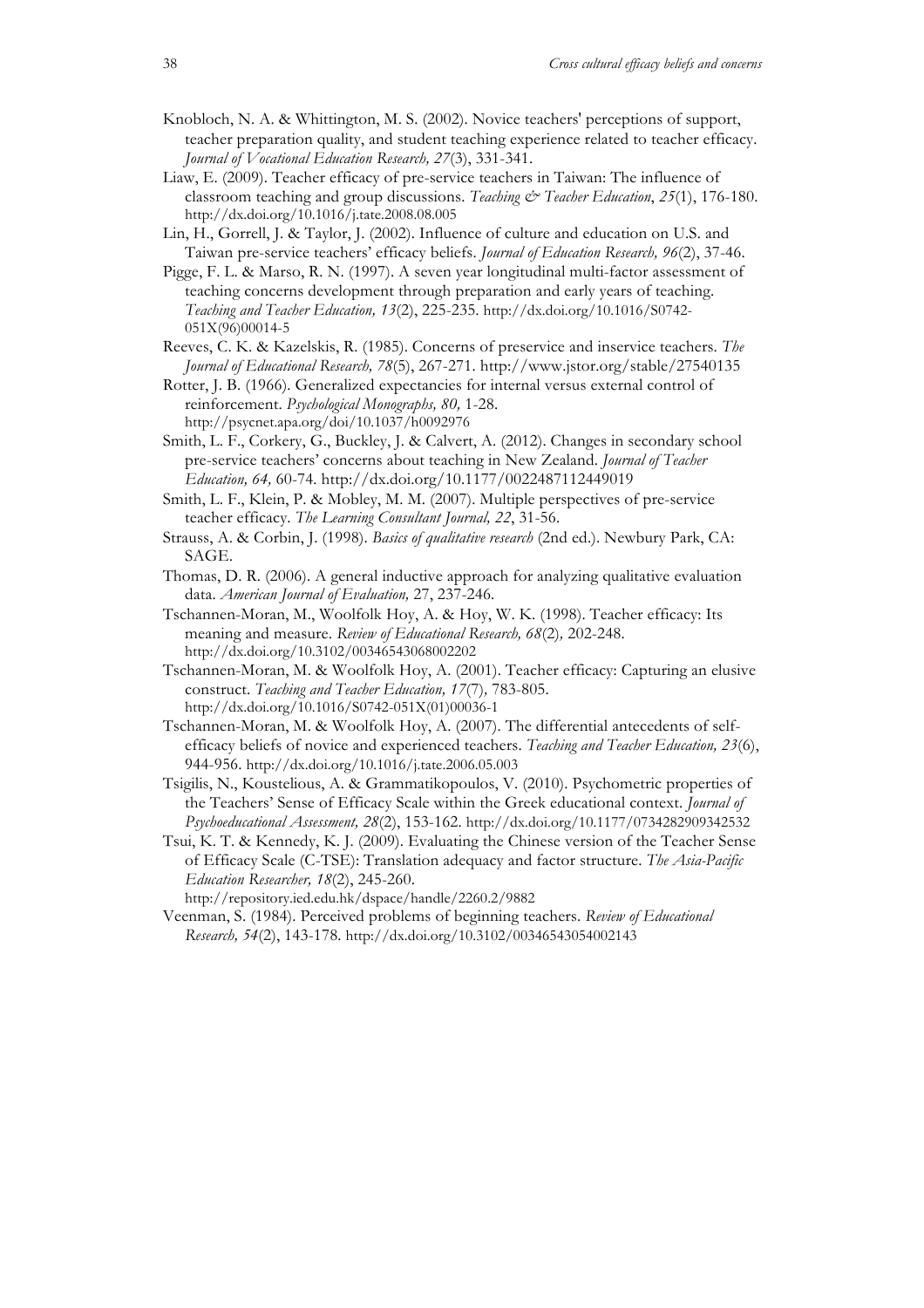- Wheatley, K. F. (2002). The potential benefits of teacher efficacy doubts for educational reform. *Teaching and Teacher Education, 18,* 5-22. http://dx.doi.org/10.1016/S0742- 051X(01)00047-6
- Woolfolk Hoy, A. & Spero, R. B. (2005). Changes in teacher efficacy during the early years of teaching: A comparison of four measures*. Teaching and Teacher Education, 21*(4), 343- 356. http://dx.doi.org/10.1016/j.tate.2005.01.007

# **Appendix A: Factor loadings by measure by cohort for TSES**

Factorial structure of the one-factor solution of the teachers' Sense of Efficacy Scale (long form) (TSES; Tschannen-Moran & Woolfolk Hoy, 2001), (n = 272)

| Item                                |                                                       | Cohort  |            | Communality (h2) |         |          |  |
|-------------------------------------|-------------------------------------------------------|---------|------------|------------------|---------|----------|--|
|                                     | NZ                                                    | England | Malaysia   | NZ               | England | Malaysia |  |
| Get through-difficult students      |                                                       | .45     | .60        | .56              | .63     | .65      |  |
| Help students think critically      |                                                       | .34     | .38        | .75              | .66     | .73      |  |
| Control disruptive behaviour        | .56                                                   | .39     | .63<br>.72 |                  | .74     | .74      |  |
| Motivate students-low interest      | .27                                                   | .51     | .37        | .65              | .73     | .86      |  |
| Clear behaviour expectations        | .76                                                   | .21     | .28        | .62              | .68     | .76      |  |
| Get students to believe do well     | .60                                                   | .28     | .52        | .70              | .67     | .68      |  |
| Respond to difficult questions      | .49                                                   | .55     | .56        | .61              | .68     | .75      |  |
| Establish routines                  | .71                                                   | .46     | .39        | .55              | .52     | .63      |  |
| Help students value learning        | .58                                                   | .55     | .53        | .72              | .72     | .75      |  |
| Gauge student comprehension         | .39                                                   | .59     | .59        | .58              | .76     | .78      |  |
| Craft good questions                | .52                                                   | .19     | .68        | .60              | .50     | .74      |  |
| Foster student creativity           | .13                                                   | .54     | .62        | .60              | .78     | .62      |  |
| Get children follow class rules     | .72                                                   | .53     | .63        | .59              | .55     | .67      |  |
| Improve understanding if failing    |                                                       | .56     | .45        | .59              | .61     | .81      |  |
| Calm a disruptive/noisy student     |                                                       | .66     | .81        | .73              | .64     | .78      |  |
| Classroom mgmt with group           | .84                                                   | .83     | .77        | .74              | .77     | .63      |  |
| Adjust for individual students      | .62                                                   | .71     | .67        | .54              | .68     | .60      |  |
| Variety of assessment strategies    | .66                                                   | .76     | .52        | .65              | .59     | .72      |  |
| Problem students-not ruin lesson    | .58                                                   | .87     | .82        | .56              | .78     | .70      |  |
| Provide alternative explanations    | .39                                                   | .84     | .76        | .49              | .74     | .80      |  |
| Respond to defiant students         | .27                                                   | .80     | .83        | .71              | .67     | .73      |  |
| Assist families to help children    | .38                                                   | .66     | .67        | .59              | .63     | .71      |  |
| Implement alternative strategies    | .67                                                   | .81     | .84        | .71              | .75     | .88      |  |
| Appropriate challenges-very capable | .61                                                   | .75     | .73        | .56              | .62     | .74      |  |
|                                     |                                                       |         |            |                  |         |          |  |
| Eigenvalue                          | 11.25                                                 | 11.85   | 12.14      |                  |         |          |  |
| % of Variance                       | 46.88                                                 | 49.36   | 50.60      |                  |         |          |  |
|                                     |                                                       |         |            |                  |         |          |  |
| Factor                              | Pre-service teachers' perception of teaching efficacy |         |            |                  |         |          |  |